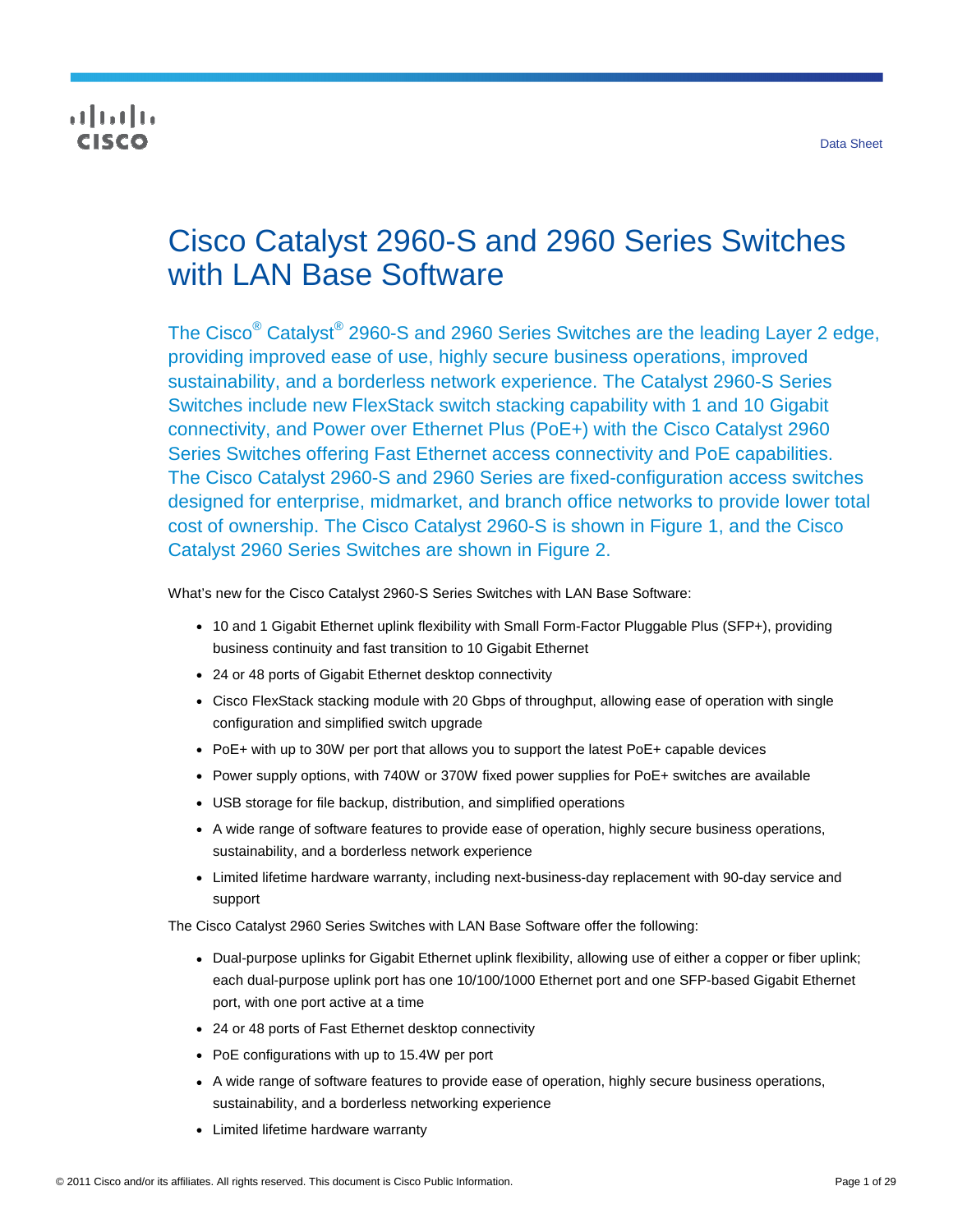| Figure 1. | Cisco Catalyst 2960-S Series Switches |
|-----------|---------------------------------------|
|-----------|---------------------------------------|

| -- |  |
|----|--|

**Figure 2.** Cisco Catalyst 2960 Series Switches



# Switch Configurations

Table 1 shows the configuration information for the Catalyst 2960-S Series Switches with LAN Base Software, and Table 2 shows the configuration information for the Catalyst 2960 Series Switches with LAN Base Software.

| Table 1. | Configurations of Cisco Catalyst 2960-S Series Switches with LAN Base Software |
|----------|--------------------------------------------------------------------------------|
|----------|--------------------------------------------------------------------------------|

| <b>Cisco Catalyst 2960-S Switch</b><br><b>Model</b>                                                        | <b>Description</b>                      | <b>Uplinks</b>                                                            | <b>Available PoE</b><br><b>Power</b> |  |
|------------------------------------------------------------------------------------------------------------|-----------------------------------------|---------------------------------------------------------------------------|--------------------------------------|--|
| 10 Gigabit Uplinks with 10/100/1000 Ethernet Connectivity                                                  |                                         |                                                                           |                                      |  |
| Cisco Catalyst 2960S-48FPD-L                                                                               | 48 Ethernet 10/100/1000 PoE+ ports      | 2 Ten Gigabit Ethernet SFP+ or 2 One<br>Gigabit Ethernet SFP ports        | 740W                                 |  |
| Cisco Catalyst 2960S-48LPD-L                                                                               | 48 Ethernet 10/100/1000 PoE+ ports      | 2 Ten Gigabit Ethernet SFP+ or 2 One<br><b>Gigabit Ethernet SFP ports</b> | 370W                                 |  |
| Cisco Catalyst 2960S-24PD-L                                                                                | 24 Ethernet 10/100/1000 PoE+ ports      | 2 Ten Gigabit Ethernet SFP+ or 2 One<br>Gigabit Ethernet SFP ports        | 370W                                 |  |
| Cisco Catalyst 2960S-48TD-L                                                                                | 48 Ethernet 10/100/1000 ports           | 2 Ten Gigabit Ethernet SFP+ or 2 One<br>Gigabit Ethernet SFP ports        |                                      |  |
| Cisco Catalyst 2960S-24TD-L                                                                                | 24 Ethernet 10/100/1000 ports           | 2 Ten Gigabit Ethernet SFP+ or 2 One<br>Gigabit Ethernet SFP ports        |                                      |  |
| 1 Gigabit Uplinks with 10/100/100 Ethernet Connectivity                                                    |                                         |                                                                           |                                      |  |
| Cisco Catalyst 2960S-48FPS-L                                                                               | 48 Ethernet 10/100/1000 PoE+ ports      | 4 One Gigabit Ethernet SFP ports                                          | 740W                                 |  |
| Cisco Catalyst 2960S-48LPS-L                                                                               | 48 Ethernet 10/100/1000 PoE+ ports      | 4 One Gigabit Ethernet SFP ports                                          | 370W                                 |  |
| Cisco Catalyst 2960S-24PS-L                                                                                | 24 Ethernet 10/100/1000 PoE+ ports      | 4 One Gigabit Ethernet SFP ports                                          | 370W                                 |  |
| Cisco Catalyst 2960S-48TS-L                                                                                | 48 Ethernet 10/100/1000 ports           | 4 One Gigabit Ethernet SFP ports                                          | $\overline{\phantom{a}}$             |  |
| Cisco Catalyst 2960S-24TS-L                                                                                | 24 Ethernet 10/100/1000 ports           | 4 One Gigabit Ethernet SFP ports                                          | ٠                                    |  |
| Cisco Catalyst 2960S-STACK                                                                                 | Hot-swappable FlexStack stacking module | $\overline{\phantom{a}}$                                                  | ٠                                    |  |
| All models available with optional Cisco FlexStack stacking module.<br>No DC power supplies are available. |                                         |                                                                           |                                      |  |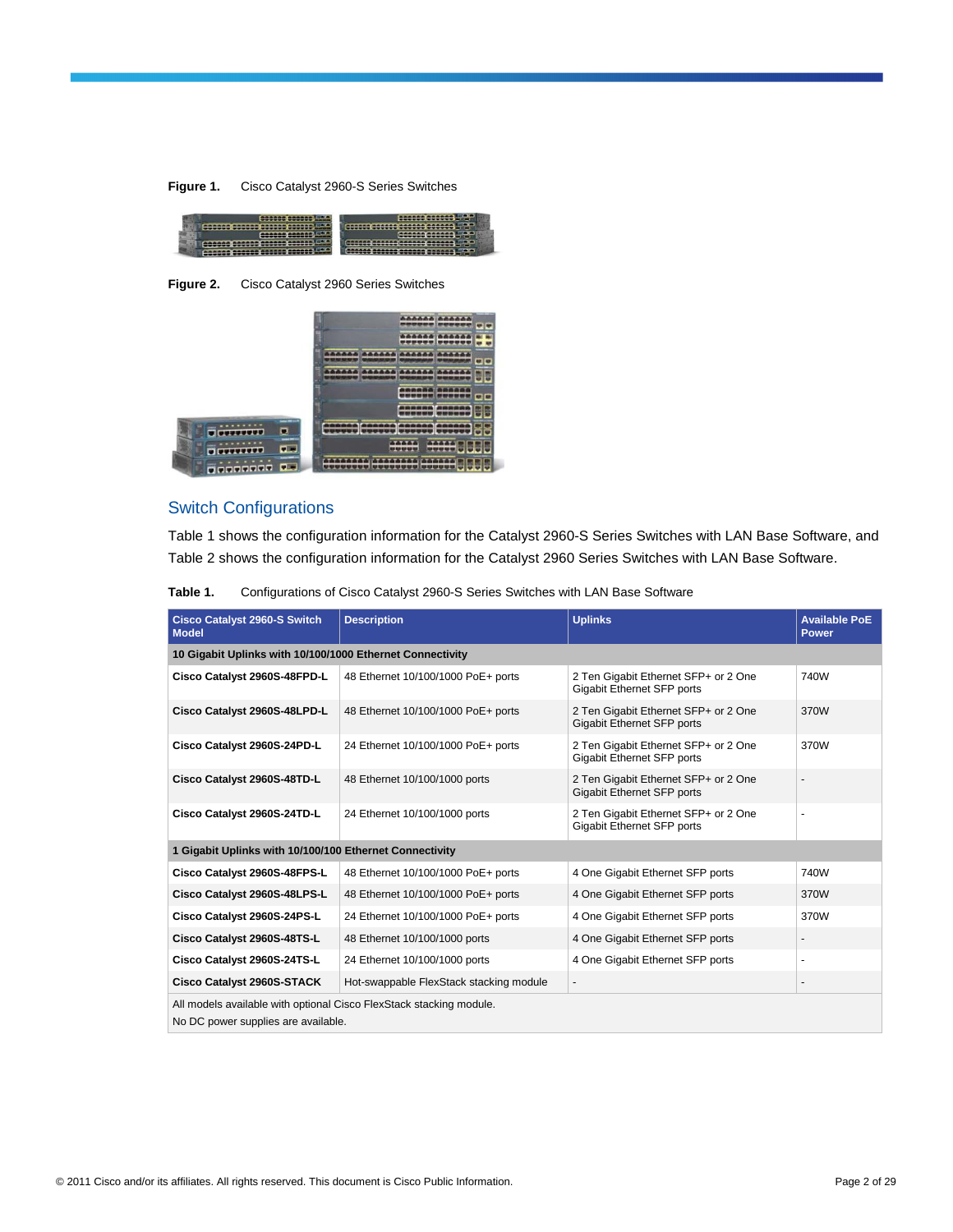| <b>Cisco Catalyst 2960 Switch</b><br><b>Model</b>        | <b>Description</b>                                                                 | <b>Uplinks</b>                                                             | <b>Available PoE</b><br>Power |
|----------------------------------------------------------|------------------------------------------------------------------------------------|----------------------------------------------------------------------------|-------------------------------|
| 1 Gigabit Uplinks with 10/100 Ethernet Connectivity      |                                                                                    |                                                                            |                               |
| Cisco Catalyst 2960-48PST-L                              | 48 Ethernet 10/100 PoE ports                                                       | 2 One Gigabit Ethernet SFP ports and 2 fixed<br>Ethernet 10/100/1000 ports | 370W                          |
| Cisco Catalyst 2960-24PC-L                               | 24 Ethernet 10/100 PoE ports                                                       | 2 dual-purpose ports (10/100/1000 or SFP)                                  | 370W                          |
| Cisco Catalyst 2960-24LT-L                               | 24 Ethernet 10/100 ports                                                           | 2 Ethernet 10/100/1000 ports                                               | <b>123W</b>                   |
| Cisco Catalyst 2960-24TC-L                               | 24 Ethernet 10/100 ports                                                           | 2 dual-purpose ports                                                       |                               |
| Cisco Catalyst 2960-48TC-L                               | 48 Ethernet 10/100 ports                                                           | 2 dual-purpose ports (10/100/1000 or SFP)                                  | ٠                             |
| Cisco Catalyst 2960-24TT-L                               | 24 Ethernet 10/100 ports                                                           | 2 Ethernet 10/100/1000 ports                                               | $\overline{\phantom{a}}$      |
| Cisco Catalyst 2960-48TT-L                               | 48 Ethernet 10/100 ports                                                           | 2 Ethernet 10/100/1000 ports                                               | $\ddot{\phantom{1}}$          |
| 1 Gigabit Uplinks with 10/100/1000 Ethernet Connectivity |                                                                                    |                                                                            |                               |
| Cisco Catalyst 2960G-24TC-L                              | 24 Ethernet 10/100/1000 ports, 4 of which are<br>dual-purpose (10/100/1000 or SFP) | 4 dual-purpose ports (10/100/1000 or SFP)                                  |                               |
| Cisco Catalyst 2960G-48TC-L                              | 48 Ethernet 10/100/1000 ports, 4 of which are<br>dual-purpose (10/100/1000 or SFP) | 4 dual-purpose ports (10/100/1000 or SFP)                                  |                               |
| <b>Compact Switches</b>                                  |                                                                                    |                                                                            |                               |
| Cisco Catalyst 2960-8TC-L                                | 8 Ethernet 10/100 ports; compact size with no<br>fan                               | 1 dual-purpose port (10/100/1000 or SFP)                                   |                               |
| Cisco Catalyst 2960PD-8TT-L                              | 8 Ethernet 10/100 ports; compact size with no<br>fan                               | 1 10/100/1000 PoE input port                                               |                               |
| Cisco Catalyst 2960G-8TC-L                               | 7 Ethernet 10/100/1000 ports; compact size<br>with no fan                          | 1 dual-purpose port (10/100/1000 or SFP)                                   |                               |

### **Table 2.** Configurations of Cisco Catalyst 2960 Series Switches with LAN Base Software

# Cisco FlexStack Stacking

Cisco FlexStack stacking with a hot-swappable module and IOS software provides true stacking, all switches in a stack act as a single switch unit. The Cisco FlexStack provides a unified data plane, unified configuration, and single IP address management for a group of switches. The advantages of true stacking are lower total cost of ownership through simplified management and higher availability. Cisco FlexStack supports cross-stack features including Etherchannel, SPAN and FlexLink technology. A stack module can be added to any Catalyst 2960-S switch with LAN Base software to quickly upgrade the switch to make it stack capable, and the switch added to the stack will upgrade to the correct Cisco IOS $^\circ$  Software version and transparently become a stack member. Figure 3 shows the FlexStack stacking module for the Catalyst 2960-S.



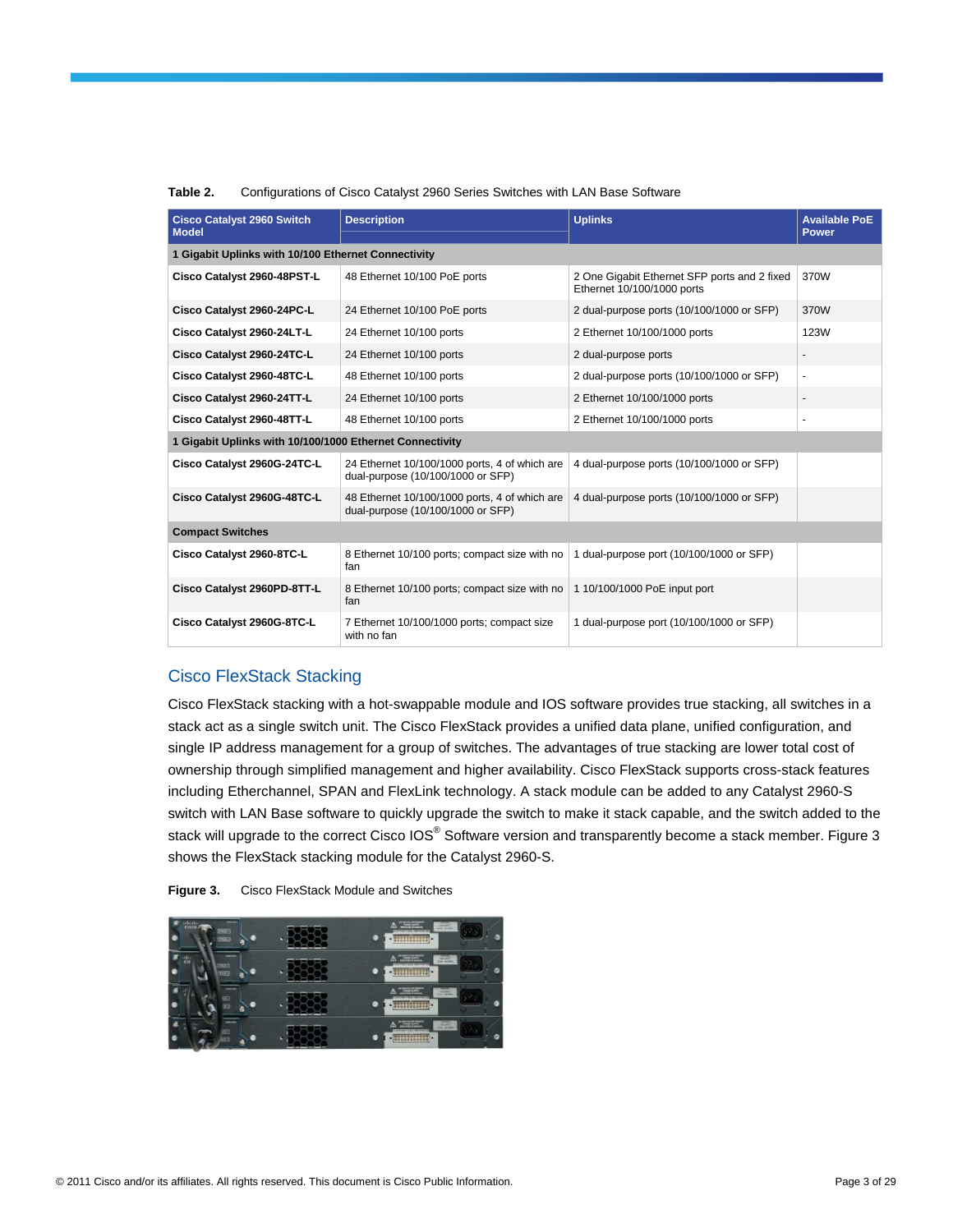# Power over Ethernet Plus PoE+

In addition to PoE 802.3af, the Cisco Catalyst 2960-S Series Switches support PoE+ (IEEE 802.3at standard), which provides up to 30W of power per port. The Cisco Catalyst 2960-S and 2960 Series Switches can provide a lower total cost of ownership for deployments that incorporate Cisco IP phones, Cisco Aironet® wireless LAN (WLAN) access points, or any IEEE 802.3af-compliant end device. PoE removes the need for wall power to each PoE-enabled device and eliminates the cost for additional electrical cabling and circuits that would otherwise be necessary in IP phone and WLAN deployments. Table 3 shows the power supply combinations required for different PoE needs.

| <b>Switch Model</b>                                       | Maximum Number of PoE+ (IEEE 802.3at)<br><b>Ports</b> | Maximum Number of PoE (IEEE 802.3af)<br><b>Ports</b> | <b>Available PoE</b><br><b>Power</b> |
|-----------------------------------------------------------|-------------------------------------------------------|------------------------------------------------------|--------------------------------------|
| 10 Gigabit Uplinks with 10/100/1000 Ethernet Connectivity |                                                       |                                                      |                                      |
| Cisco Catalyst 2960S-48FPD-L                              | 24 ports up to 30W                                    | 48 ports up to 15.4W                                 | 740W                                 |
| Cisco Catalyst 2960S-48LPD-L                              | 12 ports up to 30W                                    | 24 ports up to 15.4W<br>48 ports up to 7.7W          | 370W                                 |
| Cisco Catalyst 2960S-24PD-L                               | 12 ports up to 30W                                    | 24 ports up to 15.4W                                 | 370W                                 |
| 1 Gigabit Uplinks with 10/100/1000 Ethernet Connectivity  |                                                       |                                                      |                                      |
| Cisco Catalyst 2960S-48FPS-L                              | 24 ports up to 30W                                    | 48 ports up to 15.4W                                 | 740W                                 |
| Cisco Catalyst 2960S-48LPS-L                              | 12 ports up to 30W                                    | 24 ports up to 15.4W<br>48 ports up to 7.7W          | 370W                                 |
| Cisco Catalyst 2960S-24PS-L                               | 12 ports up to 30W                                    | 24 ports up to 15.4W                                 | 370W                                 |
| Cisco Catalyst 2960-48PST-L                               | N/A                                                   | 24 ports up to 15.4W                                 | 370W                                 |
| Cisco Catalyst 2960-24PC-L                                | N/A                                                   | 24 ports up to 15.4W                                 | 370W                                 |
| Cisco Catalyst 2960-24LT-L                                | N/A                                                   | 8 ports up to 15.4W                                  | 123W                                 |

| Switch PoE and PoE+ Power Capacity<br>Table 3. |  |
|------------------------------------------------|--|
|------------------------------------------------|--|

\* Intelligent power management allows flexible power allocation across all ports.

# Cisco Catalyst 2960-S and 2960 Series Switches Enable Cisco Borderless Network

Borderless Networks, a Cisco architecture, deliver the new workspace experience, connecting anyone, anywhere, using any device, to any resource securely, reliably, and transparently. Cisco's Borderless Networks architecture addresses primary IT and business challenges to help create a truly borderless experience by bringing interactions closer to the employee and customer.

Borderless experience is only possible with intelligent network elements designed and architected to meet the needs of a global workspace. Cisco Network Access is a primary component of this architecture, enabling various borderless network services such as mobility, security, sustainability, EnergyWise and ease of operations for increased productivity and operational efficiency. When network access is intelligent, it knows the identity of the user, as well as where the user is on the network. It knows what is connecting to the network, to automatically provision the network for QoS and delivery. It becomes services-aware to optimize user experience. Only with intelligent access network, your enterprise can go borderless securely and transparently. Your business can save energy, simplify operations with better business efficiency, and have an optimized total cost of ownership.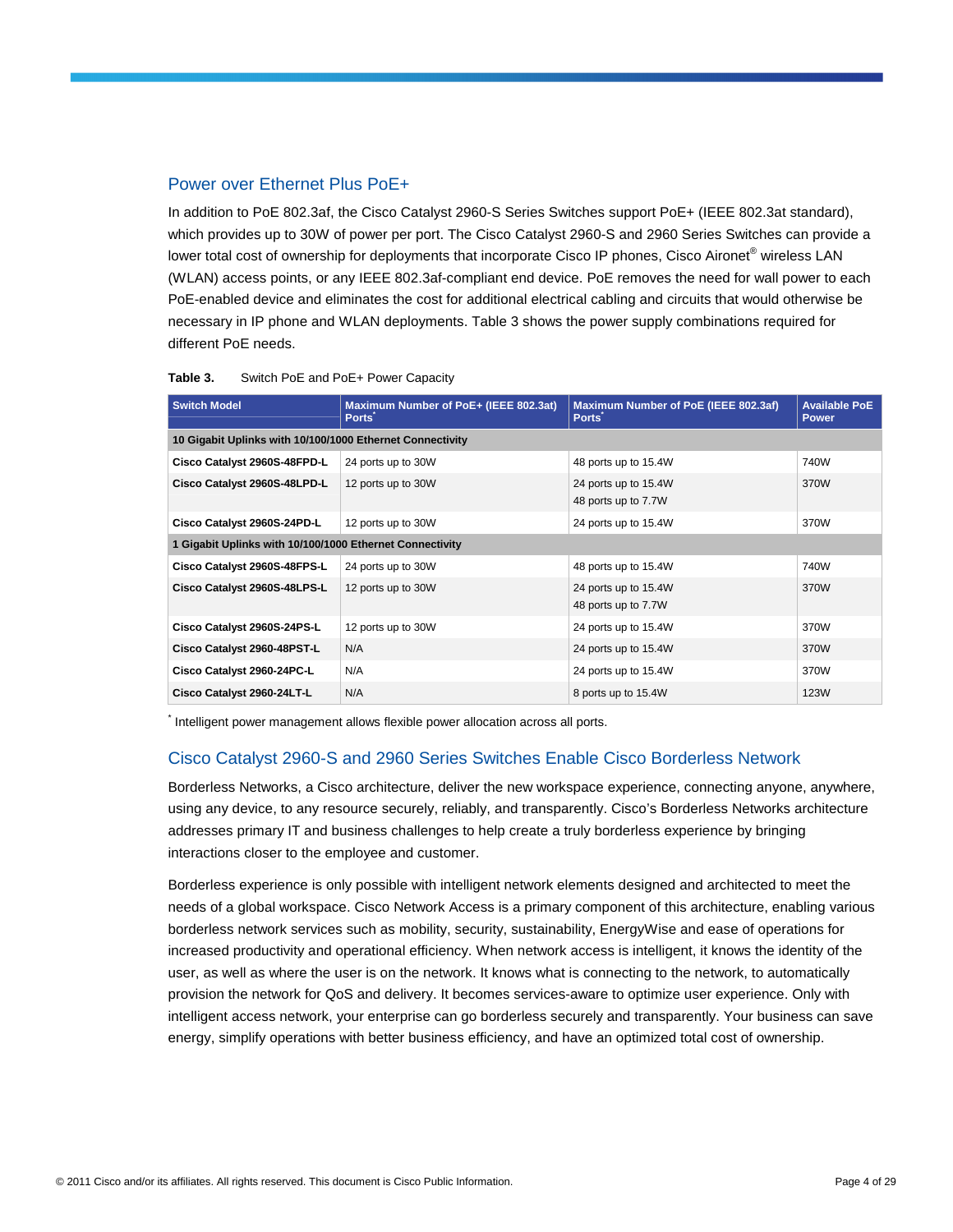Cisco Network Access for Borderless solution focuses on the following primary areas:

- Sustainability
- EnergyWise
- Ease of operations
- Borderless security
- Borderless experience

# **Sustainability**

Cisco Catalyst switching solutions enable greener practices through measurable power efficiency, integrated services, and continuous innovations such as Cisco EnergyWise, an enterprise wide solution that monitors and conserves energy with customized policies. Together, Cisco EnergyWise technology and Cisco Catalyst switches reduce greenhouse gas (GhG) emissions and increase energy cost savings and sustainable business behavior. Sustainability features in the Cisco Catalyst 2960-S and 2960 Series Switches include the following features sets:

- Cisco EnergyWise technology
- Efficient switch operation
- Intelligent power management

# Cisco EnergyWise Technology

Cisco EnergyWise is an innovative architecture, added to fixed configuration switches, promoting companywide sustainability by reducing energy consumption across an entire corporate infrastructure and affecting more than 50 percent of global greenhouse gas emissions created by worldwide building infrastructure, a much greater effect than the 2 percent generated by the IT industry. Cisco EnergyWise enables companies to measure the power consumption of network infrastructure and network-attached devices and manage power consumption with specific policies, reducing power consumption to realize increased cost savings, potentially affecting any powered device.

EnergyWise encompasses a highly intelligent network-based approach to communicate messages that measure and control energy between network devices and endpoints. The network discovers Cisco EnergyWisemanageable devices, monitors their power consumption, and takes action based on business rules to reduce power consumption. EnergyWise uses a unique domain-naming system to query and summarize information from large sets of devices, making it simpler than traditional network management capabilities. Cisco EnergyWise's management interfaces allow facilities and network management applications to communicate with endpoints and each other using the network as a unifying fabric. The management interface uses standard SNMP or TCP to integrate Cisco and third-party management systems.

# Efficient Switch Operation

Cisco Catalyst 2960-S and 2960 Series Switches, designed and engineered by Cisco, provide optimum power savings, low power operations for industry best-in-class power management, and power consumption capabilities. The Catalyst 2960-S ports are capable of reduced power modes so that ports not in use can move into a lower power utilization state.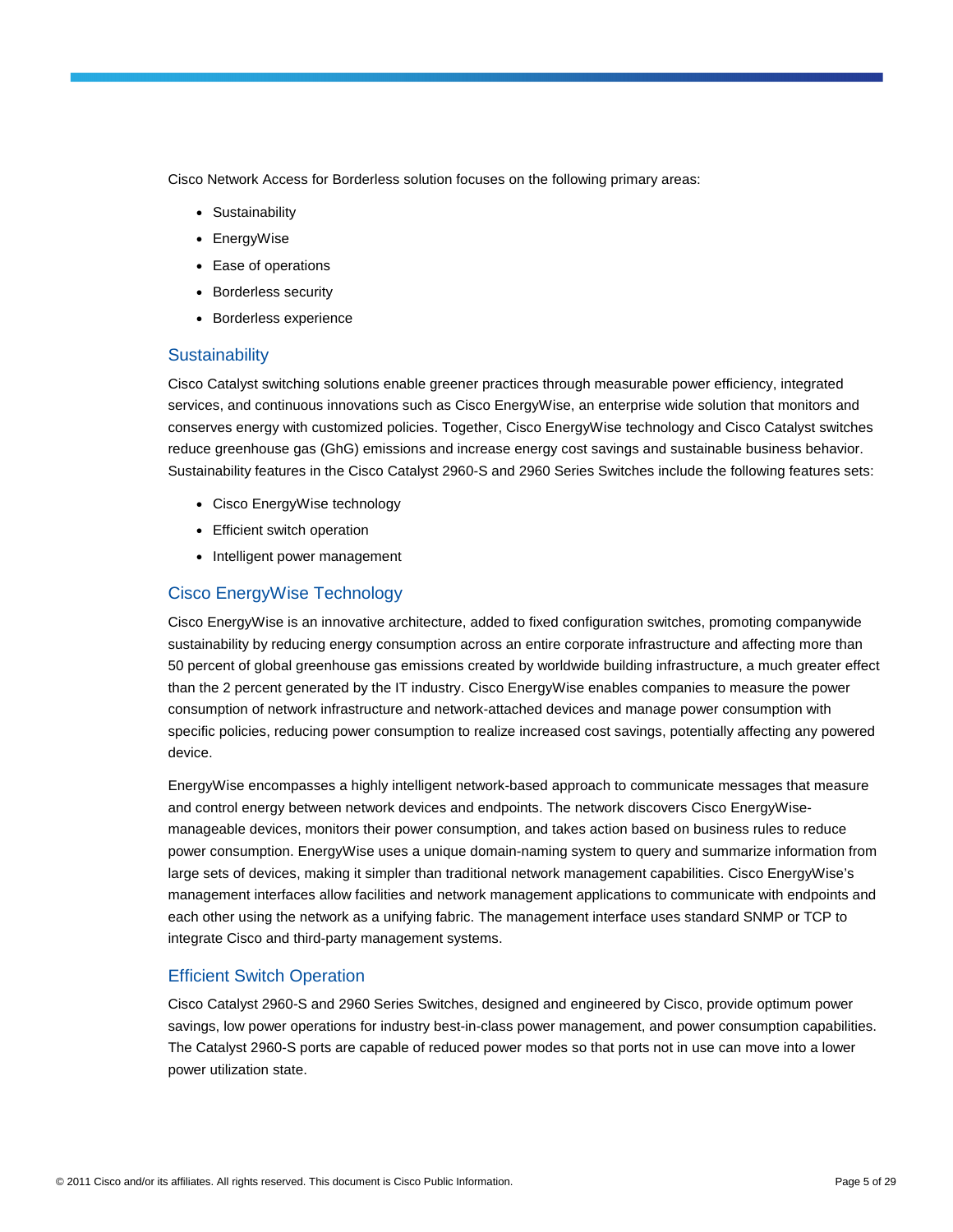# Intelligent Power over Ethernet Management

The Cisco Catalyst 2960-S PoE models support the latest PoE+ devices including Cisco IP phones and Cisco Aironet WLAN access points providing up to 30W of power per port, as well as any IEEE 802.3af-compliant end device.

- Per port power consumption command allows customers to specify maximum power setting on an individual port
- **Per port PoE power sensing** measures actual power being drawn, enabling more intelligent control of powered devices
- **Cisco Discovery Protocol Version 2** allows switches to negotiate a more granular power setting when connecting to a Cisco powered device such as IP phones or access points than what is provided by IEEE classification
- The PoE MIB provides proactive visibility into power usage and allows customers to set different powerlevel thresholds

# Ease of Operations

The Cisco Catalyst 2960-S and 2960 Series Switches help reduce the operating costs through:

- Cisco Catalyst Smart Operations
- Easy to use deployment and control features
- Advanced, intelligent network management tools

# Cisco Catalyst Smart Operations

Cisco Catalyst Smart Operations is a comprehensive set of capabilities that simplify LAN deployment, configuration, and troubleshooting. Cisco Catalyst Smart Operations enable zero touch installation and replacement of switches, fast upgrade, as well as ease of troubleshooting with reduced operational cost.

Cisco Catalyst Smart Operations is a set of features that includes Smart Install, Auto Smartports, Smart Configuration, and Smart Troubleshooting to enhance operational excellence:

- Cisco Smart Install is a transparent plug-and-play technology to configure the Cisco IOS Software image and switch configuration without user intervention. Smart Install utilizes dynamic IP address allocation and the assistance of other switches to facilitate installation providing transparent network plug and play.
- **Cisco Auto Smartports** provide automatic configuration as devices connect to the switch port, allowing auto detection and plug and play of the device onto the network.
- **Cisco Smart Configuration** provides a single point of management for a group of switches and in addition adds the ability archive and backup configuration files to a file server or switch allowing seamless zero touch switch replacement.
- **Cisco Smart Troubleshooting** is an extensive array of debug diagnostic commands and system health checks within the switch, including Generic Online Diagnostics (GOLD) and Onboard Failure Logging (OBFL).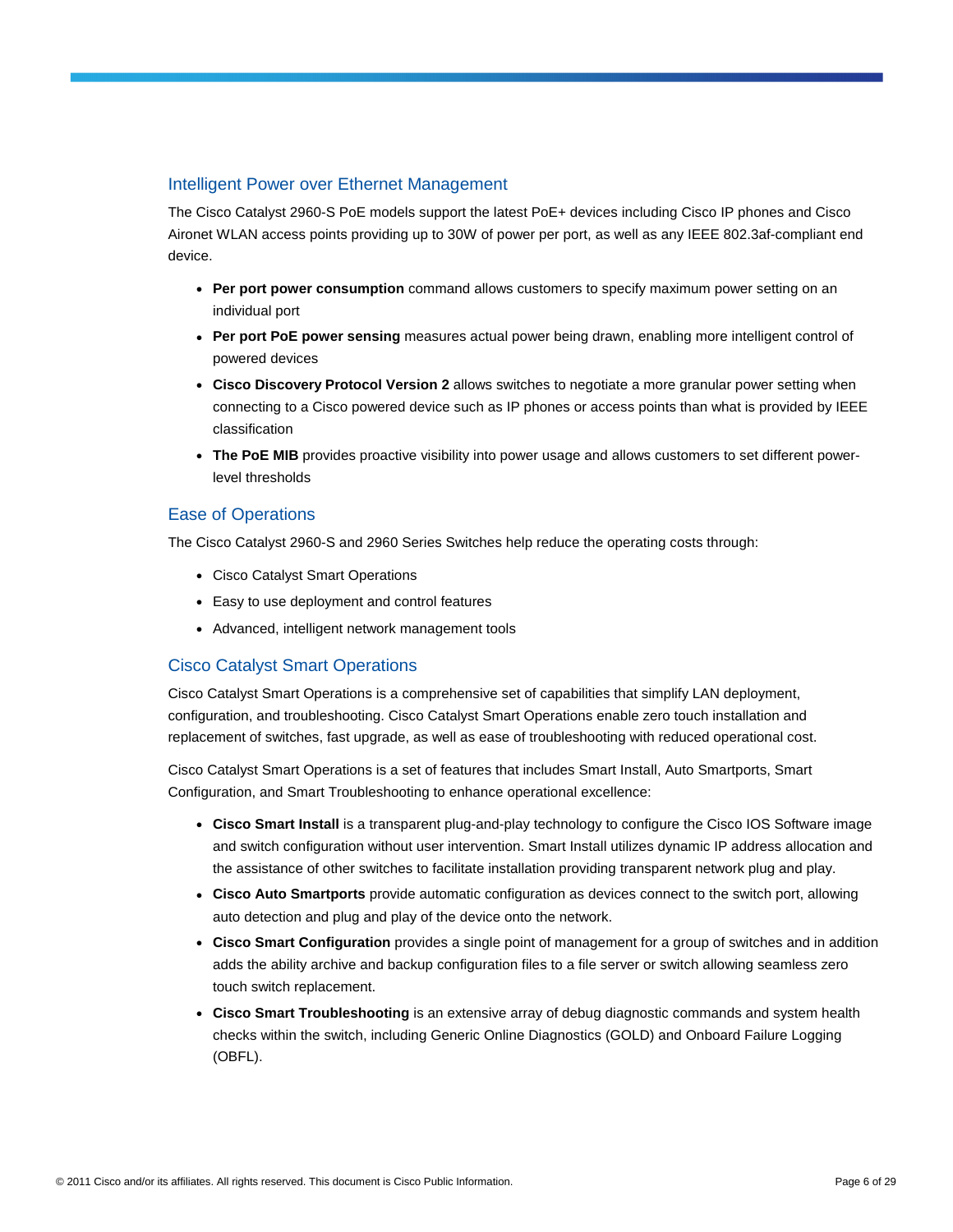Easy to Use Deployment and Control Features

- **Automatic QoS (AutoQoS)** simplifies QoS configuration in voice over IP (VoIP) networks by issuing interface and global switch commands to detect Cisco IP phones, classify traffic, and help enable egress queue configuration.
- **Stacking Master configuration management** and Cisco FlexStack stacking helps ensure that all switches are automatically upgraded when the master switch receives a new software version. Automatic software version checking and updating help ensure that all stack members have the same software version.
- **Dynamic Host Configuration Protocol (DHCP)** autoconfiguration of multiple switches through a boot server eases switch deployment.
- **Auto-negotiation** on all ports automatically selects half- or full-duplex transmission mode to optimize bandwidth.
- **Dynamic Trunking Protocol (DTP)** facilitates dynamic trunk configuration across all switch ports.
- Port Aggregation Protocol (PAgP) automates the creation of Cisco Fast EtherChannel<sup>®</sup> groups or Gigabit EtherChannel groups to link to another switch, router, or server.
- **Link Aggregation Control Protocol (LACP)** allows the creation of Ethernet channeling with devices that conform to IEEE 802.3ad. This feature is similar to Cisco EtherChannel technology and PAgP.
- **Automatic media-dependent interface crossover (MDIX)** automatically adjusts transmit and receive pairs if an incorrect cable type (crossover or straight-through) is installed.
- **Unidirectional Link Detection Protocol (UDLD)** and Aggressive UDLD allow unidirectional links caused by incorrect fiber-optic wiring or port faults to be detected and disabled on fiber-optic interfaces.
- **Switching Database Manager (SDM)** templates for access, routing, and VLAN deployment allow the administrator to easily maximize memory allocation to the desired features based on deployment-specific requirements.
- **Local Proxy Address Resolution Protocol (ARP)** works in conjunction with Private VLAN Edge to minimize broadcasts and maximize available bandwidth.
- Internet Group Management Protocol (IGMP) Snooping for IPv4 and IPv6 MLD v1 and v2 Snooping provide fast client joins and leaves of multicast streams and limit bandwidth-intensive video traffic to only the requestors.
- **Multicast VLAN Registration (MVR)** continuously sends multicast streams in a multicast VLAN while isolating the streams from subscriber VLANs for bandwidth and security reasons.
- **Per-port broadcast, multicast, and unicast storm control** prevents faulty end stations from degrading overall systems performance.
- Voice VLAN simplifies telephony installations by keeping voice traffic on a separate VLAN for easier administration and troubleshooting.
- **Cisco VLAN Trunking Protocol (VTP)** supports dynamic VLANs and dynamic trunk configuration across all switches.
- **Remote Switch Port Analyzer (RSPAN)** allows administrators to remotely monitor ports in a Layer 2 switch network from any other switch in the same network.
- For enhanced traffic management, monitoring, and analysis, the Embedded **Remote Monitoring (RMON)** software agent supports four RMON groups (history, statistics, alarms, and events).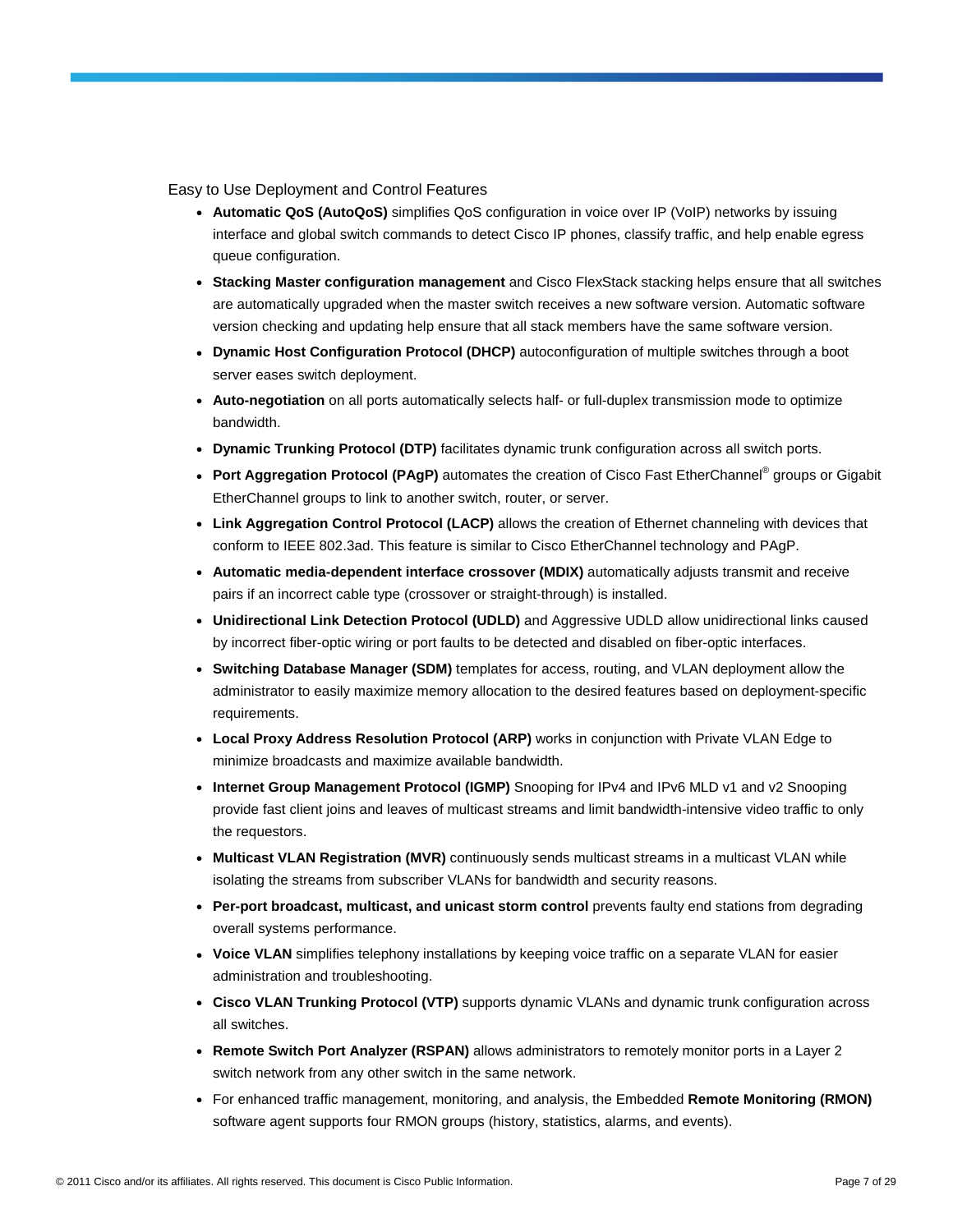- **Layer 2 traceroute** eases troubleshooting by identifying the physical path that a packet takes from source to destination.
- **Trivial File Transfer Protocol (TFTP)** reduces the cost of administering software upgrades by downloading from a centralized location.
- **Network Timing Protocol (NTP)** provides an accurate and consistent timestamp to all intranet switches.

# Advanced, Intelligent Network Management Tools

The Cisco Catalyst 2960-S and 2960 Series Switches offer both a superior CLI for detailed configuration and Cisco Network Assistant software, a PC-based tool for quick configuration based on preset templates. In addition, CiscoWorks LAN Management Solution (LMS) supports the Cisco Catalyst 2960-S and 2960 Series Switches for networkwide management.

### Cisco Network Assistant

A PC-based network management application designed for small and medium-sized business (SMB) networks with up to 250 users, Cisco Network Assistant offers centralized network management and configuration capabilities. Cisco Network Assistant uses Cisco Smartports technology to simplify both initial deployment and ongoing maintenance. This application also features an intuitive GUI where users can easily apply common services across Cisco switches, routers, and access points, such as:

- Configuration management
- Troubleshooting advice
- Inventory reports
- Event notification
- Network security settings
- Password synchronization
- Drag-and-drop Cisco IOS Software upgrades
- Secure wireless

For detailed information about Cisco Network Assistant, visit [http://www.cisco.com/go/cna.](http://www.cisco.com/go/cna)

# CiscoWorks LAN Management Solution

CiscoWorks LAN Management Solution (LMS) is a comprehensive network lifecycle management solution. It provides an extensive library of easy-to-use features to automate the initial and day-to-day management of your Cisco network infrastructure. CiscoWorks LMS uniquely uses Cisco hardware and software platform knowledge and operational experience into a powerful set of workflow-driven configuration, monitoring, troubleshooting, reporting, and administrative tools. Including:

- Support for new Cisco hardware platforms the day they ship
- Support for new technologies and services from initial deployment to day-to-day administration and management, such as EnergyWise, Identity, Cisco Auto Smartports, Cisco Smart Install, and much more
- Configuration management tools built from Cisco experience and Cisco Validated Design recommendations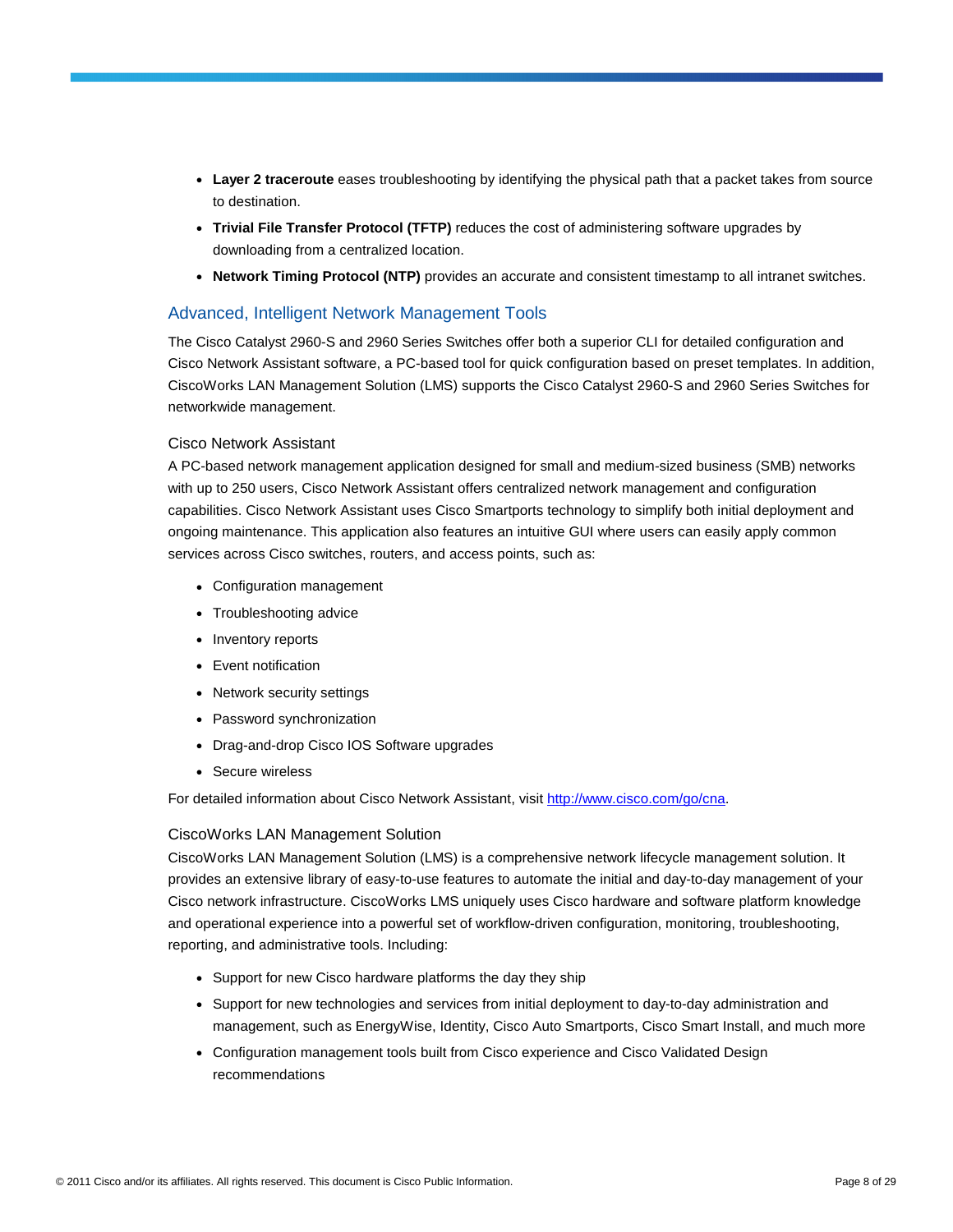- Monitoring and troubleshooting capabilities that incorporates Cisco hardware best practices and diagnostics features
- Automation in managing hardware inventories, security vulnerabilities (PSIRTS) and platform end-of-life and support cycles

For detailed information about CiscoWorks LMS, go to <http://www.cisco.com/en/US/products/sw/cscowork/ps2425/index.html>.

# Borderless Security

The Cisco Catalyst 2960-S and 2960 Series Switches provide superior Layer 2 threat defense capabilities for mitigating man-in-the-middle attacks (such as MAC, IP, and ARP spoofing). TrustSec, a primary element of Borderless Security Architecture, helps enterprise customers secure their networks, data and resources with policy-based access control, identity and role-aware networking, pervasive integrity, and confidentiality. The borderless security is enabled by the following feature sets in the Cisco Catalyst 2960-S and 2960 Series Switches:

- Threat defense
- Cisco TrustSec
- Other advanced security features

# Threat Defense

Cisco Integrated Security Features is an industry-leading solution available on Cisco Catalyst Switches that proactively protects your critical network infrastructure. Delivering powerful, easy-to-use tools to effectively prevent the most common and potentially damaging Layer 2 security threats, Cisco Integrated Security Features provides robust security throughout the network. Cisco Integrated Security Features include Port Security, DHCP Snooping, Dynamic ARP Inspection, and IP Source guard.

- **Port Security** secures the access to an access or trunk port based on MAC address. It limits the number of learned MAC addresses to deny MAC address flooding.
- **DHCP Snooping** prevents malicious users from spoofing a DHCP server and sending out bogus addresses. This feature is used by other primary security features to prevent a number of other attacks such as ARP poisoning.
- **Dynamic ARP Inspection (DAI)** helps ensure user integrity by preventing malicious users from exploiting the insecure nature of the ARP protocol.
- **IP source guard** prevents a malicious user from spoofing or taking over another user's IP address by creating a binding table between the client's IP and MAC address, port, and VLAN.

### Cisco TrustSec

TrustSec secures access to the network, enforces security policies, and delivers standard based security solutions such as 802.1X enabling secure collaboration and policy compliance. TrustSec capabilities reflect Cisco thought leadership, innovations, and commitment to customer success. These new capabilities include:

- **Flexible authentication** that supports multiple authentication mechanisms including 802.1X, MAC Authentication Bypass and web authentication using a single, consistent configuration.
- Open mode that creates a user friendly environment for 802.1X operations.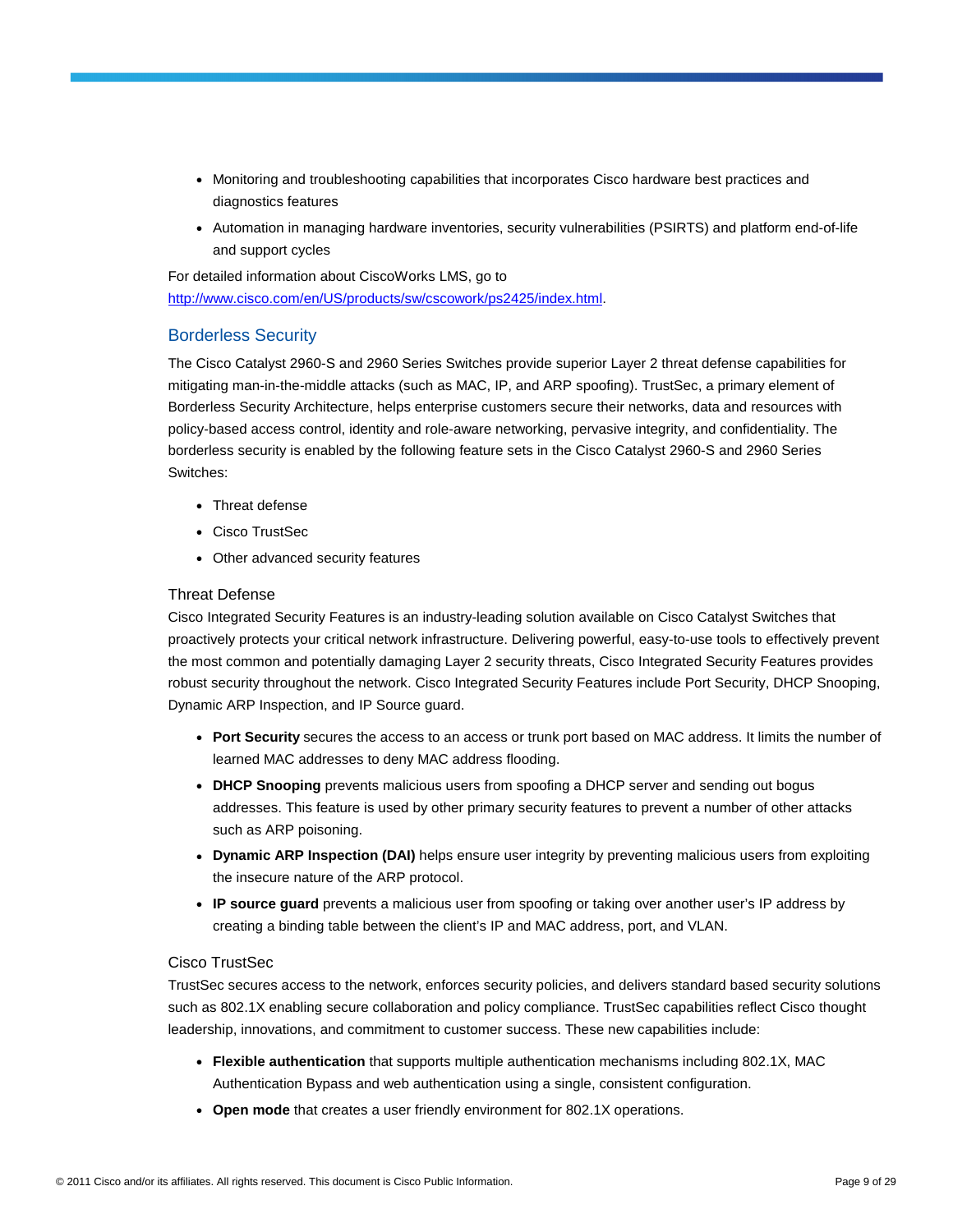- **Integration of device profiling technology and guest access** handling with Cisco switching to significantly improve security while reducing deployment and operational challenges.
- **RADIUS Change of Authorization and downloadable calls** for comprehensive policy management capabilities.
- **802.1X Supplicant with Network Edge Access Transport (NEAT)** enables extended secure access where compact switches in the conference rooms have the same level of security as switches inside the locked wiring closet.

### Other Advanced Security Features

Other Advanced Security features include but are not limited to:

- Private VLANs restrict traffic between hosts in a common segment by segregating traffic at Layer 2, turning a broadcast segment into a nonbroadcast multiaccesslike segment.
- **Private VLAN Edge** provides security and isolation between switch ports, which helps ensure that users cannot snoop on other users' traffic.
- **Multidomain Authentication** allows an IP phone and a PC to authenticate on the same switch port while placing them on appropriate voice and data VLAN.
- **Port-based ACLs** for Layer 2 interfaces allow security policies to be applied on individual switch ports.
- **Secure Shell (SSH) Protocol, Kerberos, and Simple Network Management Protocol Version 3 (SNMPv3)** provide network security by encrypting administrator traffic during Telnet and SNMP sessions. SSH Protocol, Kerberos, and the cryptographic version of SNMPv3 require a special cryptographic software image because of U.S. export restrictions.
- Bidirectional data support on the **Switched Port Analyzer (SPAN)** port allows Cisco Intrusion Detection System (IDS) to take action when an intruder is detected.
- **TACACS+ and RADIUS authentication** facilitates centralized control of the switch and restricts unauthorized users from altering the configuration.
- **MAC Address Notification** allows administrators to be notified of users added to or removed from the network.
- **Multilevel security on console access** prevents unauthorized users from altering the switch configuration.
- **Bridge protocol data unit (BPDU) Guard** shuts down Spanning Tree PortFast-enabled interfaces when BPDUs are received to avoid accidental topology loops.
- **Spanning Tree Root Guard (STRG)** prevents edge devices not in the network administrator's control from becoming Spanning Tree Protocol root nodes.
- **IGMP filtering** provides multicast authentication by filtering out nonsubscribers and limits the number of concurrent multicast streams available per port.
- **Dynamic VLAN assignment** is supported through implementation of VLAN Membership Policy Server client capability to provide flexibility in assigning ports to VLANs. Dynamic VLAN facilitates the fast assignment of IP addresses.

# Borderless Experience

Borderless network enables enterprise mobility and business-grade video services. Industry's first unified network (wired and wireless) location services enable tracking of mobile assets and the users of those assets for both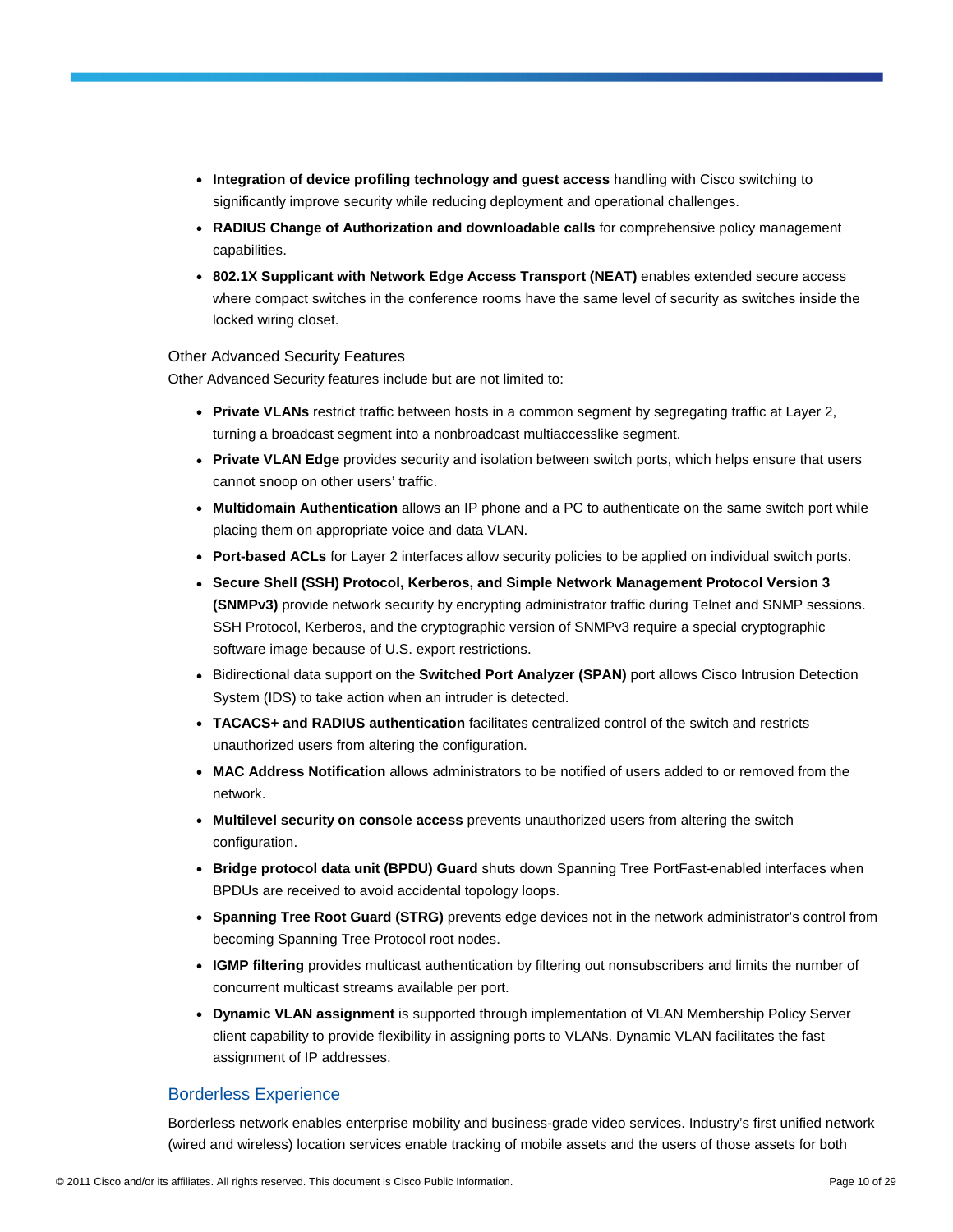wired and wireless devices. The true borderless experience is enabled by the following feature sets in the Cisco Catalyst 2960-S and 2960 Series Switches:

- High availability and layer 2 networking
- QoS
- Location awareness and mobility

### High Availability and Layer 2 Networking

The Cisco Catalyst 2960-S Series Switches provides Cisco FlexStack stacking and both the Cisco 2960-S and 2960 Series switches provide layer 2 networking to enable resilency and availability.

Other high-availability features include but are not limited to:

- **Cross-Stack EtherChannel** provides the ability to configure Cisco EtherChannel technology across different members of the Cisco FlexStack for high resiliency.
- Flexlink provides link redundancy with convergence time less than 100 ms.
- **IEEE 802.1s/w Rapid Spanning Tree Protocol (RSTP) and Multiple Spanning Tree Protocol (MSTP)** provide rapid spanning-tree convergence independent of spanning-tree timers and also offer the benefit of Layer 2 load balancing and distributed processing. Stacked units behave as a single spanning-tree node.
- **Per-VLAN Rapid Spanning Tree (PVRST+)** allows rapid spanning-tree reconvergence on a per-VLAN spanning-tree basis, without requiring the implementation of spanning-tree instances.
- **Switch-port autorecovery (Errdisable)** automatically attempts to reactivate a link that is disabled because of a network error.

### Enhanced Quality of Service

The Cisco 2960-S and 2960 Series Switches offers intelligent services that keep everything flowing smoothly. Industry-leading mechanisms for marking, classification, and scheduling deliver superior performance for data, voice, and video traffic, all at wire speed.

Following are some of the QoS features supported in the Cisco 2960-S and 2960 Series Switches:

- **Cross-stack QoS** allows QoS to be configured across the entire Cisco 2960-S Flexstack.
- **802.1p class of service (CoS)** and differentiated services code point (DSCP) field classification are provided, using marking and reclassification on a per-packet basis by source and destination IP address, MAC address, or Layer 4 TCP/UDP port number.
- **Cisco control-plane and data-plane QoS ACLs** on all ports help ensure proper marking on a per-packet basis.
- **Four egress queues per port** help enable differentiated management of different traffic types across the stack.
- **Shaped Round Robin (SRR)** scheduling helps ensure differential prioritization of packet flows by intelligently servicing the ingress queues and egress queues.
- **Weighted Tail Drop (WTD)** provides congestion avoidance at the ingress and egress queues before a disruption occurs.
- **Strict priority queuing** helps ensure that the highest-priority packets are serviced ahead of all other traffic.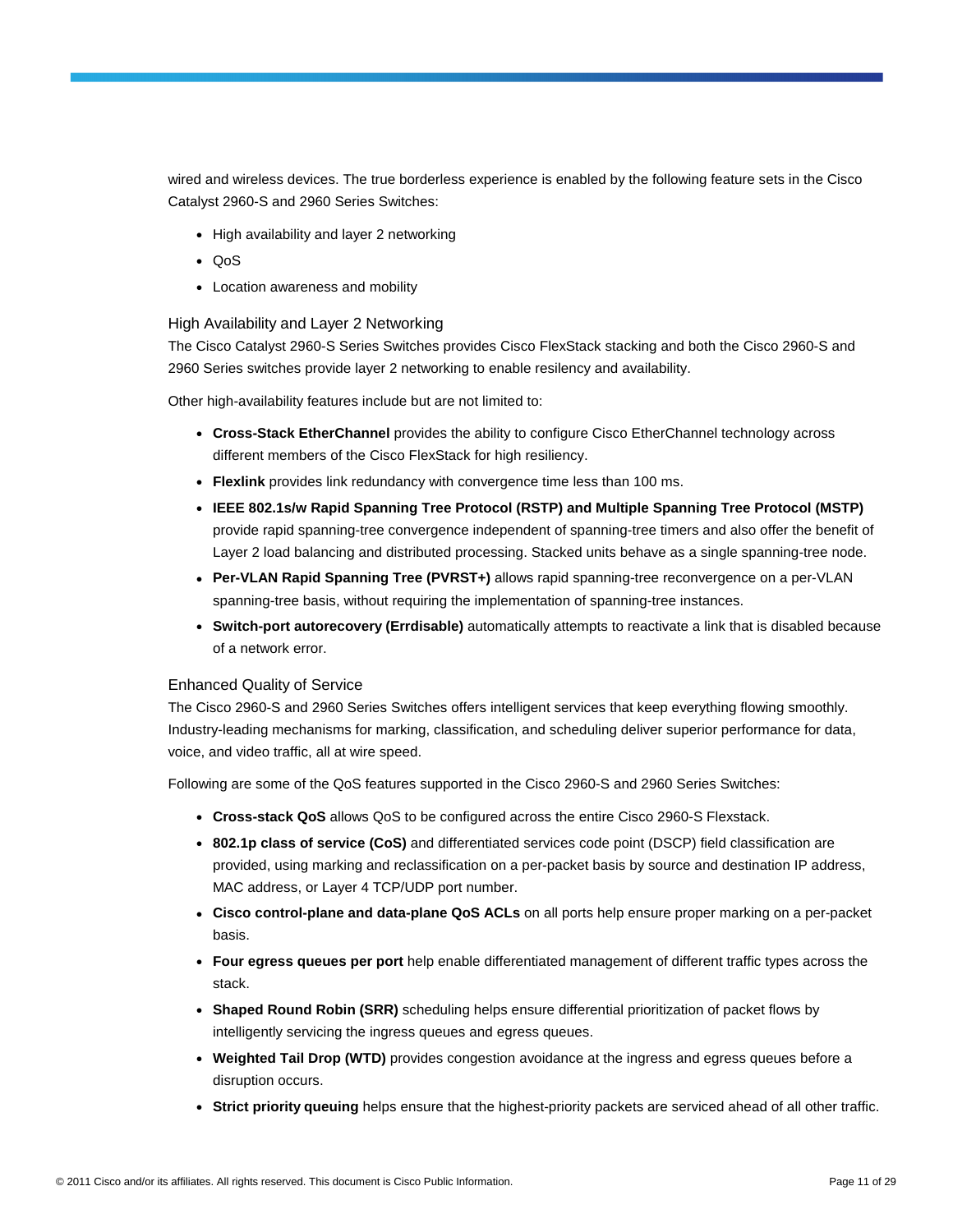- **Trusted Boundary** provides the ability to trust the QoS priority settings if an IP phone is present and to disable the trust setting if the IP phone is removed, thereby preventing a malicious user.
- **Rate limiting** is provided based on source and destination IP address, source and destination MAC address, Layer 4 TCP/UDP information, or any combination of these fields, using QoS ACLs (IP ACLs or MAC ACLs), class maps, and policy maps.
- **Up to 64 aggregate or individual policers** are available per Fast Ethernet or GbE port.

### Location Awareness and Mobility

In order to provide delivery of a best-in-class network experience to end users, it's critical for network access to be location aware. A wide variety of devices can appear on the network, both wired (switches, routers, IP phones, PCs, access points, controllers, video digital media players, and so on) and wireless (mobile devices, wireless tags, rogues, and so on). In many industries, locating assets is primarily a manual process and is time consuming and error prone. The inability to locate assets in real time and to help ensure their availability when and where they are needed limits reaction time and efficiency.

Location services answer business-critical questions about both mobile assets and the users of those assets regardless of whether those assets are connecting using wired or wireless, and hence directly improve their organization's profitability. Network Location Services also improve security and accelerate client troubleshooting by locating an asset, user, or device on the network.

- **Network visibility and control** provide centralized visibility into wired and wireless devices on the network and their location.
- **Location-assisted client troubleshooting** enables tracking of wired or wireless clients for quick problem resolution.
- **Asset tracking and improved security** provide centralized inventory of wired and wireless devices and asset management for improved business processes.
- **Location based policy** allows greater control and visibility. With EnergyWise, power policies can be set up (to reduce the power or shut down the power from a port) based on the location.
- **Cisco Emergency Responder (CER)** enhances emergency calling from Cisco Unified CallManager. It helps assure that Cisco Unified CallManager sends emergency calls to the appropriate Public Safety Answering Point (PSAP) for the caller's location.

Tables 4, 6, 7, and 8 provide hardware features, power specifications, management and standards support, and safety and compliance information for the Cisco Catalyst 2960-S and 2960 Series Switches with LAN Base Software.

| Table 4. | Cisco Catalyst 2960-S and 2960 Series Switches with LAN Base Software switch performance and scalability |
|----------|----------------------------------------------------------------------------------------------------------|
|          | information                                                                                              |

| Performance and Scalability Numbers for All Switch Models |                 |                            |  |
|-----------------------------------------------------------|-----------------|----------------------------|--|
|                                                           | Catalyst 2960-S | Catalyst 2960              |  |
| <b>Forwarding bandwidth</b>                               | 88 Gbps         | 16 Gbps<br>32 Gbps (2960G) |  |
| Switching bandwidth                                       | 176 Gbps        | 32Gbps<br>32 Gbps (2960G)  |  |
| Flash memory                                              | 64 MB           | 32 MB                      |  |
| <b>Memory DRAM</b>                                        | 128 MB          | 64 MB                      |  |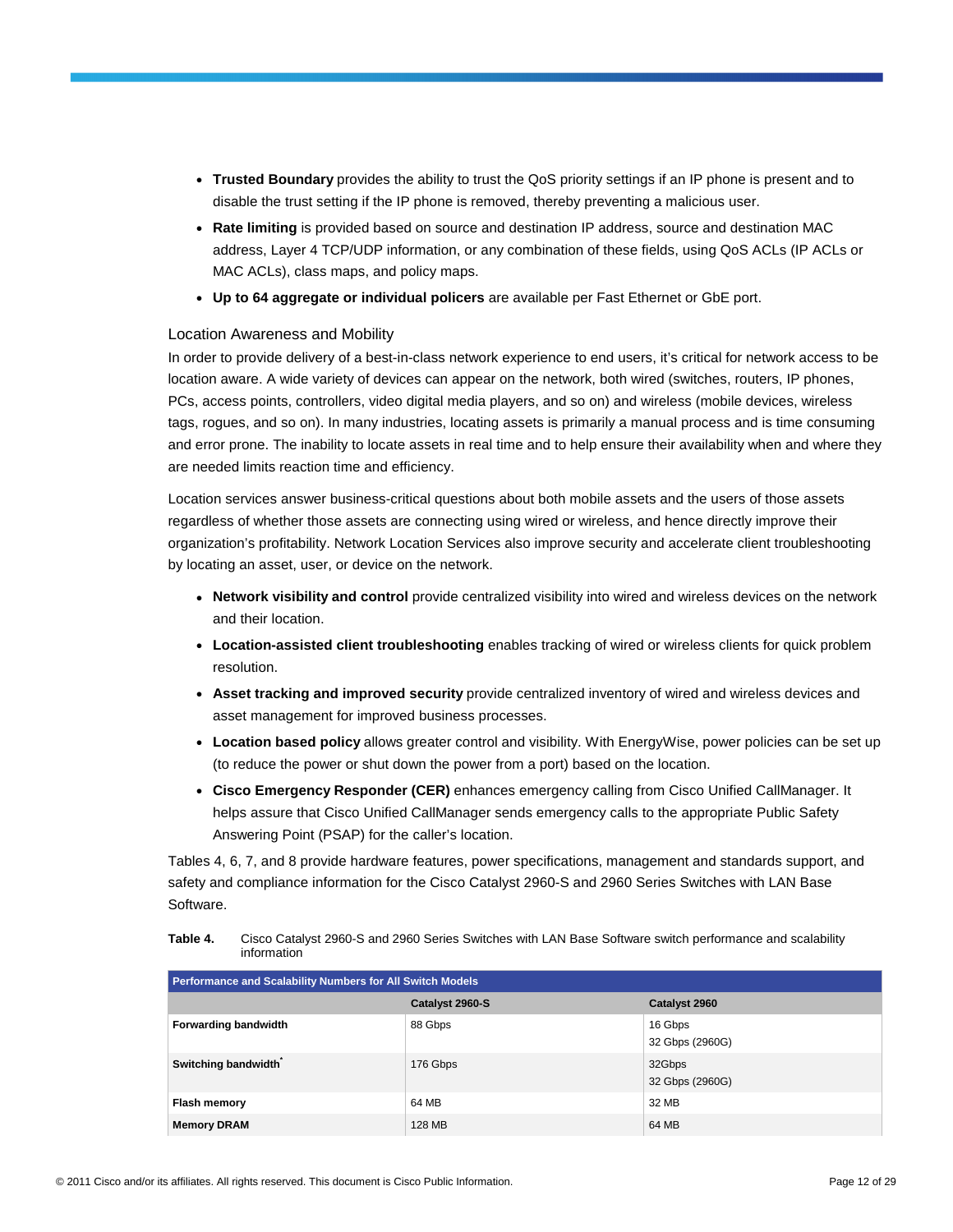| Performance and Scalability Numbers for All Switch Models |            |                |                         |      |
|-----------------------------------------------------------|------------|----------------|-------------------------|------|
| <b>Max VLANs</b>                                          | 255        |                | 255                     |      |
| <b>VLAN IDS</b>                                           | 4000       |                | 4000                    |      |
| Maximum transmission unit (MTU)                           | 9198 bytes |                | Up to 9000 bytes        |      |
| Jumbo frames                                              | 9216 bytes |                | 9018 bytes (2960G only) |      |
| Forwarding Rate: 64-Byte Packet Cisco Catalyst 2960-S     |            |                |                         |      |
| Cisco Catalyst 2960S-48FPD-L                              |            | 101.2 mpps     |                         |      |
| Cisco Catalyst 2960S-48LPD-L                              |            | 101.2 mpps     |                         |      |
| Cisco Catalyst 2960S-24PD-L                               |            | 65.5 mpps      |                         |      |
| Cisco Catalyst 2960S-48TD-L                               |            | 101.2 mpps     |                         |      |
| Cisco Catalyst 2960S-24TD-L                               |            | 65.5 mpps      |                         |      |
| Cisco Catalyst 2960S-48FPS-L                              |            | 77.4 mpps      |                         |      |
| Cisco Catalyst 2960S-48LPS-L                              |            | 77.4 mpps      |                         |      |
| Cisco Catalyst 2960S-24PS-L                               |            | 41.7 mpps      |                         |      |
| Cisco Catalyst 2960XS-48TS-L                              |            | 77.4 mpps      |                         |      |
| Cisco Catalyst 2960S-24TS-L                               |            | 41.7 mpps      |                         |      |
| Forwarding Rate: 64-Byte Packet Cisco Catalyst 2960       |            |                |                         |      |
| Cisco Catalyst 2960PD-8TT-L                               |            | 2.7 mpps       |                         |      |
| Cisco Catalyst 2960-8TC-L                                 |            | 2.7 mpps       |                         |      |
| Cisco Catalyst 2960-24TT-L                                |            | 6.5 mpps       |                         |      |
| Cisco Catalyst 2960-24TC-L                                |            | 6.5 mpps       |                         |      |
| Cisco Catalyst 2960-24LT-L                                |            | 6.5 mpps       |                         |      |
| Cisco Catalyst 2960-24PC-L                                |            | 6.5 mpps       |                         |      |
| Cisco Catalyst 2960-48TT-L                                |            | 10.1 mpps      |                         |      |
| Cisco Catalyst 2960-48TC-L                                |            | $10.1$ mpps    |                         |      |
| Cisco Catalyst 2960-48PST-L                               |            | 13.3 mpps      |                         |      |
| Cisco Catalyst 2960G-8TC-L                                |            | 11.9 mpps      |                         |      |
| Cisco Catalyst 2960G-24TC-L                               |            | 35.7 mpps      |                         |      |
| Cisco Catalyst 2960G-48TC-L                               |            | 39.0 mpps      |                         |      |
| Resource: Cisco Catalyst 2960-S and 2960                  |            | <b>Default</b> | QoS                     | Dual |
| <b>Unicast MAC addresses</b>                              |            | 8000           | 8000                    | 8000 |
| <b>IPv4 IGMP groups</b>                                   |            | 255            | 255                     | 255  |
| IPv4 MAC QoS access control entries (ACEs)                |            | 128            | 384                     | 0    |
| <b>IPv4 MAC security ACEs</b>                             |            | 384            | 128                     | 256  |

\* Switching bandwidth is full-duplex capacity.

### **Table 5.** Dimensions, weight, acoustic, MTBF and environmental range

| Dimensions (H x W x D)       |                                |                    |
|------------------------------|--------------------------------|--------------------|
| <b>Cisco Catalyst 2960-S</b> | <b>Inches</b>                  | <b>Centimeters</b> |
| Cisco Catalyst 2960S-48FPD-L | $1.75 \times 17.5 \times 15.2$ | 4.5 x 44.5 x 38.6  |
| Cisco Catalyst 2960S-48LPD-L |                                |                    |
| Cisco Catalyst 2960S-24PD-L  |                                |                    |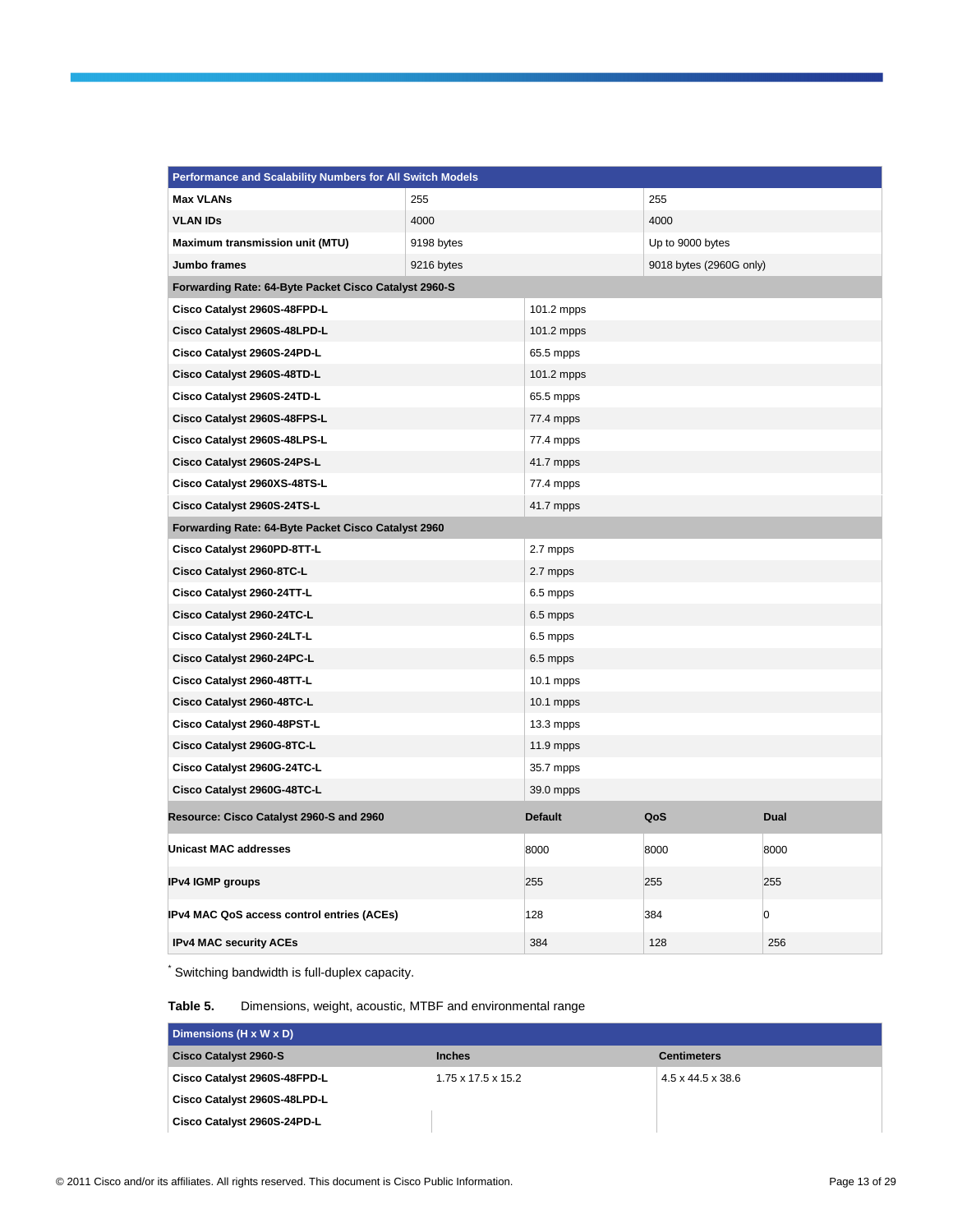| Cisco Catalyst 2960S-48TD-L  | 1.75 x 17.5 x 11.8             | 4.5 x 44.5 x 30    |
|------------------------------|--------------------------------|--------------------|
| Cisco Catalyst 2960S-24TD-L  |                                |                    |
| Cisco Catalyst 2960S-48FPS-L | 1.75 x 17.5 x 15.2             | 4.5 x 44.5 x 38.6  |
| Cisco Catalyst 2960S-48LPS-L |                                |                    |
| Cisco Catalyst 2960S-24PS-L  |                                |                    |
| Cisco Catalyst 2960S-48TS-L  | $1.75 \times 17.5 \times 11.8$ | 4.5 x 44.5 x 30    |
| Cisco Catalyst 2960S-24TS-L  |                                |                    |
| <b>Cisco Catalyst 2960</b>   | <b>Inches</b>                  | <b>Centimeters</b> |
| Cisco Catalyst 2960PD-8TT-L  | $1.73 \times 10.6 \times 6.2$  | 4.4 x 27 x 15.7    |
| Cisco Catalyst 2960-8TC-L    | $1.73 \times 10.6 \times 6.4$  | 4.4 x 27 x 16.3    |
| Cisco Catalyst 2960-24TT-L   | $1.73 \times 17.7 \times 9.52$ | 4.4 x 45 x 23.6    |
| Cisco Catalyst 2960-24TC-L   |                                |                    |
| Cisco Catalyst 2960-24LT-L   |                                |                    |
| Cisco Catalyst 2960-24PC-L   | $1.73 \times 17.7 \times 13$   | 4.4 x 45 x 33.2    |
| Cisco Catalyst 2960-48TT-L   |                                |                    |
| Cisco Catalyst 2960-48TC-L   |                                |                    |
| Cisco Catalyst 2960-48PST-L  | 1.73 x 17.7 x 13.07            | 4.4 x 45 x 23.6    |
| Cisco Catalyst 2960G-8TC-L   | $1.73 \times 10.6 \times 8.1$  | 4.4 x 27 x 20.5    |
| Cisco Catalyst 2960G-24TC-L  | 1.73 x 17.7 x 12.9             | 4.4 x 45 x 32.8    |
| Cisco Catalyst 2960G-48TC-L  |                                |                    |
| Weight                       |                                |                    |
| <b>Cisco Catalyst 2960-S</b> | <b>Pounds</b>                  | Kilograms          |
|                              |                                |                    |
| Cisco Catalyst 2960S-48FPD-L | 13                             | 5.9                |
| Cisco Catalyst 2960S-48LPD-L | 12.5                           | 5.7                |
| Cisco Catalyst 2960S-24PD-L  | 12.5                           | 5.7                |
| Cisco Catalyst 2960S-48TD-L  | 9.5                            | 4.3                |
| Cisco Catalyst 2960S-24TD-L  | 9.5                            | 4.3                |
| Cisco Catalyst 2960S-48FPS-L | 13                             | 5.9                |
| Cisco Catalyst 2960S-48LPS-L | 12.5                           | 5.7                |
| Cisco Catalyst 2960S-24PS-L  | 12.5                           | 5.7                |
| Cisco Catalyst 2960S-48TS-L  | 10.5                           | 4.8                |
| Cisco Catalyst 2960S-24TS-L  | 10                             | 4.5                |
| <b>Cisco Catalyst 2960</b>   | <b>Pounds</b>                  | Kilograms          |
| Cisco Catalyst 2960PD-8TT-L  | 3                              | 1.4                |
| Cisco Catalyst 2960-8TC-L    | 3                              | 1.4                |
| Cisco Catalyst 2960-24TT-L   | 8                              | 3.6                |
| Cisco Catalyst 2960-24TC-L   | 8                              | 3.6                |
| Cisco Catalyst 2960-24LT-L   | 10                             | 4.5                |
| Cisco Catalyst 2960-24PC-L   | 12                             | 5.4                |
| Cisco Catalyst 2960-48TT-L   | 8                              | 3.6                |
| Cisco Catalyst 2960-48TC-L   | 8                              | 3.6                |
| Cisco Catalyst 2960-48PST-L  | 12                             | 5.4                |
| Cisco Catalyst 2960G-8TC-L   | 3                              | 1.4                |
| Cisco Catalyst 2960G-24TC-L  | 10                             | 4.5                |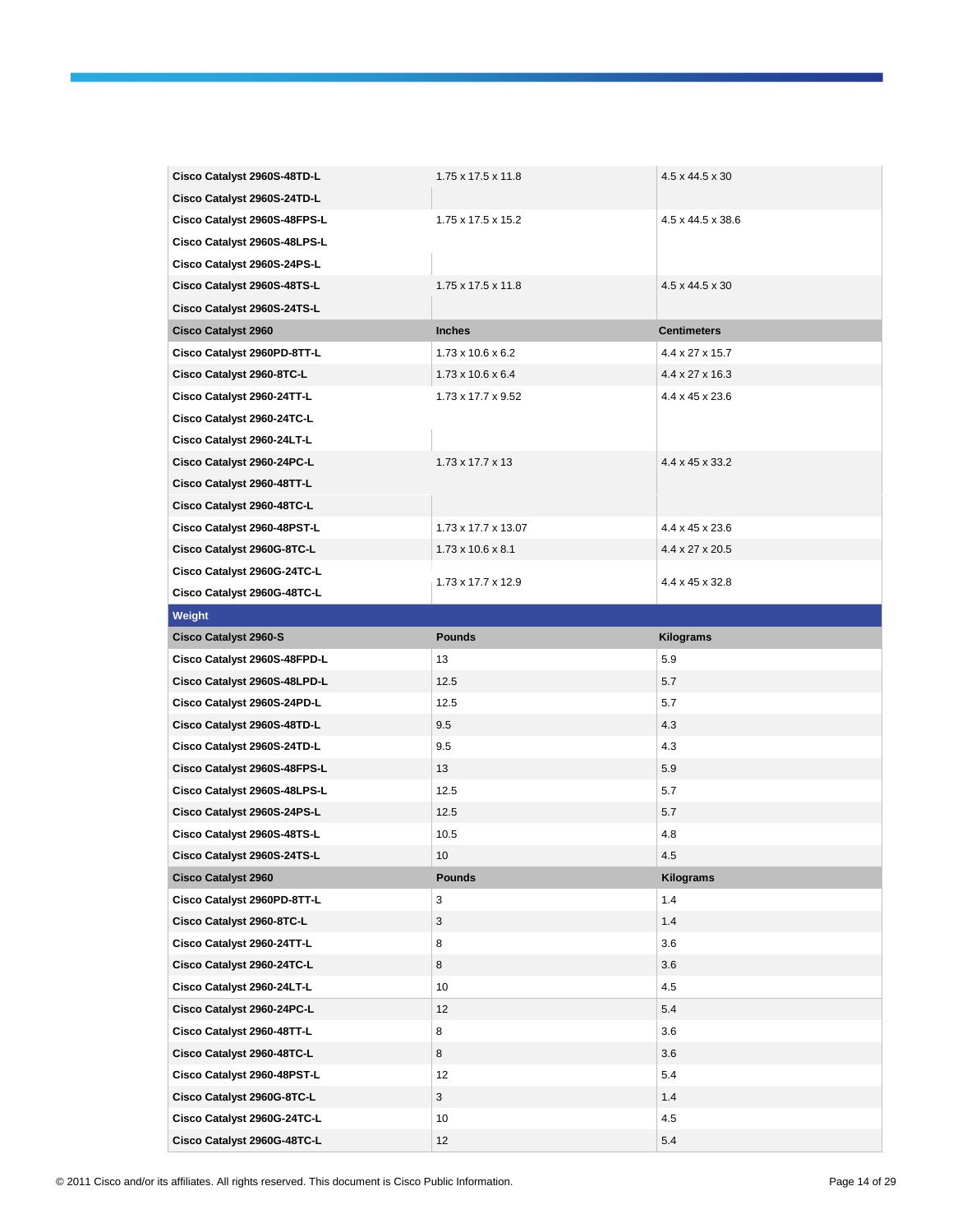| <b>Environmental Ranges</b>                     |                                      |                                   |                            |                                  |  |
|-------------------------------------------------|--------------------------------------|-----------------------------------|----------------------------|----------------------------------|--|
|                                                 | <b>Cisco Catalyst 2960-S</b>         |                                   | <b>Cisco Catalyst 2960</b> |                                  |  |
|                                                 | <b>Fahrenheit</b>                    | Centigrade                        | <b>Fahrenheit</b>          | Centigrade                       |  |
| Operating temperature up to 5000 ft (1500 m)    | 0 <sup>o</sup> to 113 <sup>o</sup> F | $-5^{\circ}$ to 45 $^{\circ}$ C   | 23º to 113ºF               | $-5^{\circ}$ to 45 $^{\circ}$ C  |  |
| Operating temperature up to 10,000 ft (3000 m)  | 23° to 104°F                         | $-5^{\circ}$ to 40 $^{\circ}$ C   | 23° to 104°F               | $-5^{\circ}$ to 40 $^{\circ}$ C  |  |
| Short-term exception at sea level               | 23° to 31°F                          | $-5^{\circ}$ to $55^{\circ}$ C    | 23° to 31°F                | $-5^{\circ}$ to $55^{\circ}$ C   |  |
| Short-term exception up to 5000 feet (1500 m)   | 23º to 122ºF                         | $-5^{\circ}$ to $50^{\circ}$ C    | 23° to 122°F               | $-5^{\circ}$ to $50^{\circ}$ C   |  |
| Short-term exception up to 10,000 feet (3000 m) | 23º to 113ºF                         | $-5^{\circ}$ to 45 $^{\circ}$ C   | 23° to 113°F               | $-5^{\circ}$ to 45 $^{\circ}$ C  |  |
| Short-term exception up to 13,000 feet (4000 m) | 23° to 104°F                         | $-5^{\circ}$ to $+40^{\circ}$ C   | 23° to 104°F               | $-5^{\circ}$ to 40 $^{\circ}$ C  |  |
| Storage temperature up to 15,000 feet (4573 m)  | -13º to 158ºF                        | -25 $^{\circ}$ to 70 $^{\circ}$ C | $-13^{\circ}$ to 158 °F    | $-25^{\circ}$ to 70 $^{\circ}$ C |  |
|                                                 | Feet                                 | <b>Meters</b>                     |                            |                                  |  |
| <b>Operating altitude</b>                       | Up to 10,000                         | Up to 3000                        | Up to 10,000               | Up to 3000                       |  |
| Storage altitude                                | Up to 13,000                         | Up to 4000                        | Up to 13,000               | Up to 4000                       |  |
| <b>Operating relative humidity</b>              | 10% to 95% noncondensing             |                                   | 10% to 95% noncondensing   |                                  |  |
| Storage relative humidity                       |                                      | 10% to 95% noncondensing          |                            | 10% to 95% noncondensing         |  |
| .                                               |                                      |                                   |                            |                                  |  |

**Acoustic Noise** 

**Measured per ISO 7779 and declared per ISO 9296.** 

**Bystander positions operating mode at 25°C ambient.**

|                              | <b>Sound Pressure</b> |                | <b>Sound Power</b> |                |
|------------------------------|-----------------------|----------------|--------------------|----------------|
| <b>Model</b>                 | LpA (Typical)         | LpAD (Maximum) | LwA (Typical)      | LwAD (Maximum) |
| Cisco Catalyst 2960S-48FPD-L | 42 dB                 | 45dB           | 5.2B               | 5.5B           |
| Cisco Catalyst 2960S-48LPD-L |                       |                |                    |                |
| Cisco Catalyst 2960S-24PD-L  |                       |                |                    |                |
| Cisco Catalyst 2960S-48TD-L  | 44 dB                 | 47 dB          | 5.4 B              | 5.7 B          |
| Cisco Catalyst 2960S-24TD-L  |                       |                |                    |                |
| Cisco Catalyst 2960S-48FPS-L | 42 dB                 | 45dB           | 5.2 B              | 5.5B           |
| Cisco Catalyst 2960S-48LPS-L |                       |                |                    |                |
| Cisco Catalyst 2960S-24PS-L  |                       |                |                    |                |
| Cisco Catalyst 2960S-48TS-L  | 44 dB                 | 47dB           | 5.4 B              | 5.7 B          |
| Cisco Catalyst 2960S-24TS-L  |                       |                |                    |                |

**Mean time between failures (MTBF)** 

**Cisco Catalyst 2960-S Cisco Catalyst 2960 Model MTBF in hours Model MTBF in hours Accord Model MTBF in hours** Model MTBF in hours **Cisco Catalyst 2960S-48FPD-L** 183,498 **Cisco Catalyst 2960PD-8TT-L** 737,065 **Cisco Catalyst 2960S-48LPD-L** 198,300 **Cisco Catalyst 2960-8TC-L** 615,549 **Cisco Catalyst 2960S-24PD-L** 237,016 **Cisco Catalyst 2960-24TT-L** 407,707 **Cisco Catalyst 2960S-48TD-L** 311,291 **Cisco Catalyst 2960-24TC-L** 339,743 **Cisco Catalyst 2960S-24TD-L** 332,958 **Cisco Catalyst 2960-24LT-L** 402,926 **Cisco Catalyst 2960S-48FPS-L** 189,242 **Cisco Catalyst 2960-24PC-L** 311,781 **Cisco Catalyst 2960S-48LPS-L** 205,052 **Cisco Catalyst 2960-48TT-L** 243,277 **Cisco Catalyst 2960S-24PS-L** 245,604 **Cisco Catalyst 2960-48TC-L** 336,409 **Cisco Catalyst 2960S-48TS-L** 328,058 **Cisco Catalyst 2960-48PST-L** 180,427 **Cisco Catalyst 2960S-24TS-L** 349,824 **Cisco Catalyst 2960G-8TC-L** 485,576 **Cisco Catalyst 2960S-STACK** 25,743,890 **Cisco Catalyst 2960G-24TC-L** 313,828 **Cisco Catalyst 2960G-48TC-L** 221,432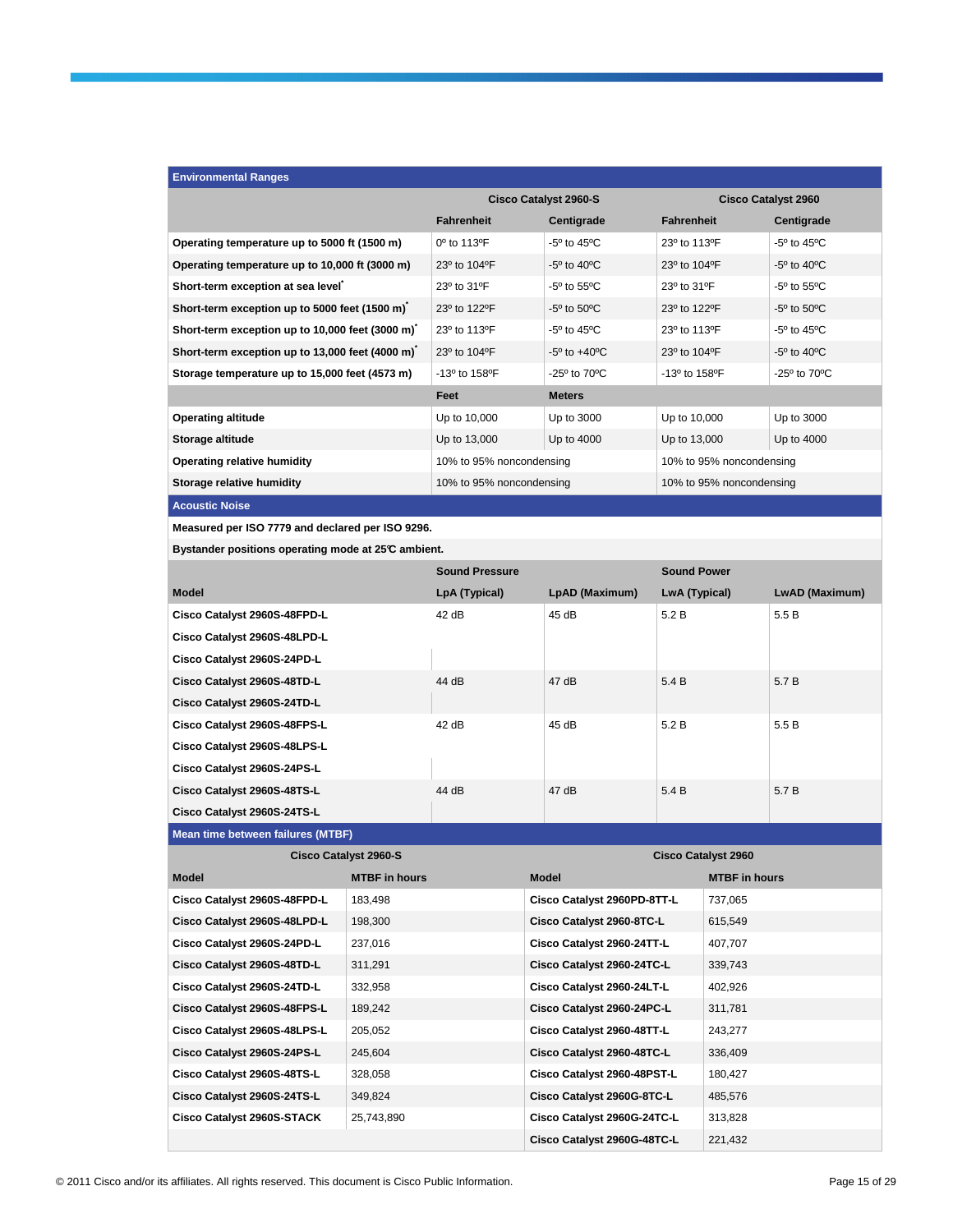\* Not more than the following in a 1-year period: 96 consecutive hours, or 360 hours total, or 15 occurrences.

Note: For Catalyst 2960G-8TC-L, reduce the high range temperature by 5°C.

### **Table 6.** Connectors, LED indicators and Dimensions

#### **Connectors and LED Indicators**

\*

#### **Cisco Catalyst 2960-S with SFP+ based ports:**

- 10BASE-T ports: RJ-45 connectors, 2-pair Category 3, 4, or 5 unshielded twisted-pair (UTP) cabling
- 100BASE-TX ports: RJ-45 connectors, 2-pair Category 5 UTP cabling
- 1000BASE-T ports: RJ-45 connectors, 4-pair Category 5 UTP cabling
- 1000BASE-T SFP-based ports: RJ-45 connectors, 4-pair Category 5 UTP cabling
- 1000BASE-SX, -LX/LH, -ZX, -BX, -T, +FX, and coarse wavelength-division multiplexing (CWDM) SFP-based ports: LC fiber connectors (single/multimode fiber)
- 10GBASE-LR, SR, LRM, CX1 SFP+ based ports
- The Cisco Catalyst 2960-S with SFP+ does not support the GLC-FE-100BX, GLC-FE-100FX, or GLC-FE-100LX.

#### **Cisco Catalyst 2960-S and 2960 with SFP-based ports:**

- 10BASE-T ports: RJ-45 connectors, 2-pair Category 3, 4, or 5 UTP cabling
- 100BASE-TX ports: RJ-45 connectors, 2-pair Category 5 UTP cabling
- 1000BASE-T ports: RJ-45 connectors, 4-pair Category 5 UTP cabling
- 1000BASE-T SFP-based ports\*\*: RJ-45 connectors, 4-pair Category 5 UTP cabling
- 1000BASE-SX -LX/LH, -ZX, -BX, -T, -FX, and CWDM SFP-based ports: LC fiber connectors (single/multimode fiber)
- 100BASE-LX, -BX, -FX SFP-based ports: LC fiber connectors (single/multimode fiber)

\* GLC-T and GLC-GE-100FX are not supported on the Catalyst 2960-8TC-S, 2960-8TC-L, or 2960G-8TC-L switches.

#### **Cisco Catalyst 2960-S FlexStack stacking cables:**

- CAB-STK-E-0.5M FlexStack stacking cable with a 0.5 m length
- CAB-STK-E-1M FlexStack stacking cable with a 1.0 m length
- CAB-STK-E-3M FlexStack stacking cable with a 3.0 m length

**Cisco Catalyst 2960-S console cables:** 

- CAB-CONSOLE-RJ45 Console cable 6 ft with RJ-45
- CAB-CONSOLE-USB Console cable 6 ft with USB Type A and mini-B connectors
- Customers can provide power to a switch by using the internal power supply. The connector is located at the back of the switch. These switches do not have a redundant-power-supply port
- The internal power supply is an auto-ranging unit
- The internal power supply supports input voltages between 100 and 240 VAC
- Use the supplied AC power cord to connect the AC power connector to an AC power outlet
- Cisco RPS connector:
	- The Cisco RPS connector offers connection for an optional Cisco RPS 2300 that uses AC input and supplies DC output to the switch.
	- The connector offers a 2300W redundant power system that supports up to 6 external network devices and provides power to 2 failed devices at a time
	- The connector automatically senses when the internal power supply of a connected device fails and provides power to the failed device, preventing loss of network traffic
- Only the Cisco RPS 2300 (model PWR-RPS2300) should be attached to the redundant-power-system receptacle
- Note: The Cisco Catalyst 2960-8TC-L and 2960G-8TC-L do not have RPS ports.
- Per-port status: Link integrity, disabled, activity, speed, and full duplex
- System status: System, RPS, link status, link duplex, PoE, and link speed

1000Base-T not supported on Cisco Catalyst 2960-S switches.

#### **Table 7.** Management and Standards Support for Cisco Catalyst 2960-S and 2960 Series Switches with LAN Base Software

| <b>Description</b> | <b>Specification</b>    |                            |  |  |  |
|--------------------|-------------------------|----------------------------|--|--|--|
| Management         | $\bullet$ BRIDGE-MIB    | $\bullet$ CISCO-TC-MIB     |  |  |  |
|                    | • CISCO-CABLE-DIAG-MIB  | $\bullet$ CICSO-TCP-MIB    |  |  |  |
|                    | $\bullet$ CISCO-CDP-MIB | $\bullet$ CISCO-UDLDP-MIB  |  |  |  |
|                    | • CISCO-CLUSTER-MIB     | • CISCO-VLAN-IFTABLE       |  |  |  |
|                    | • CISCO-CONFIG-COPY-MIB | $\bullet$ RELATIONSHIP-MIB |  |  |  |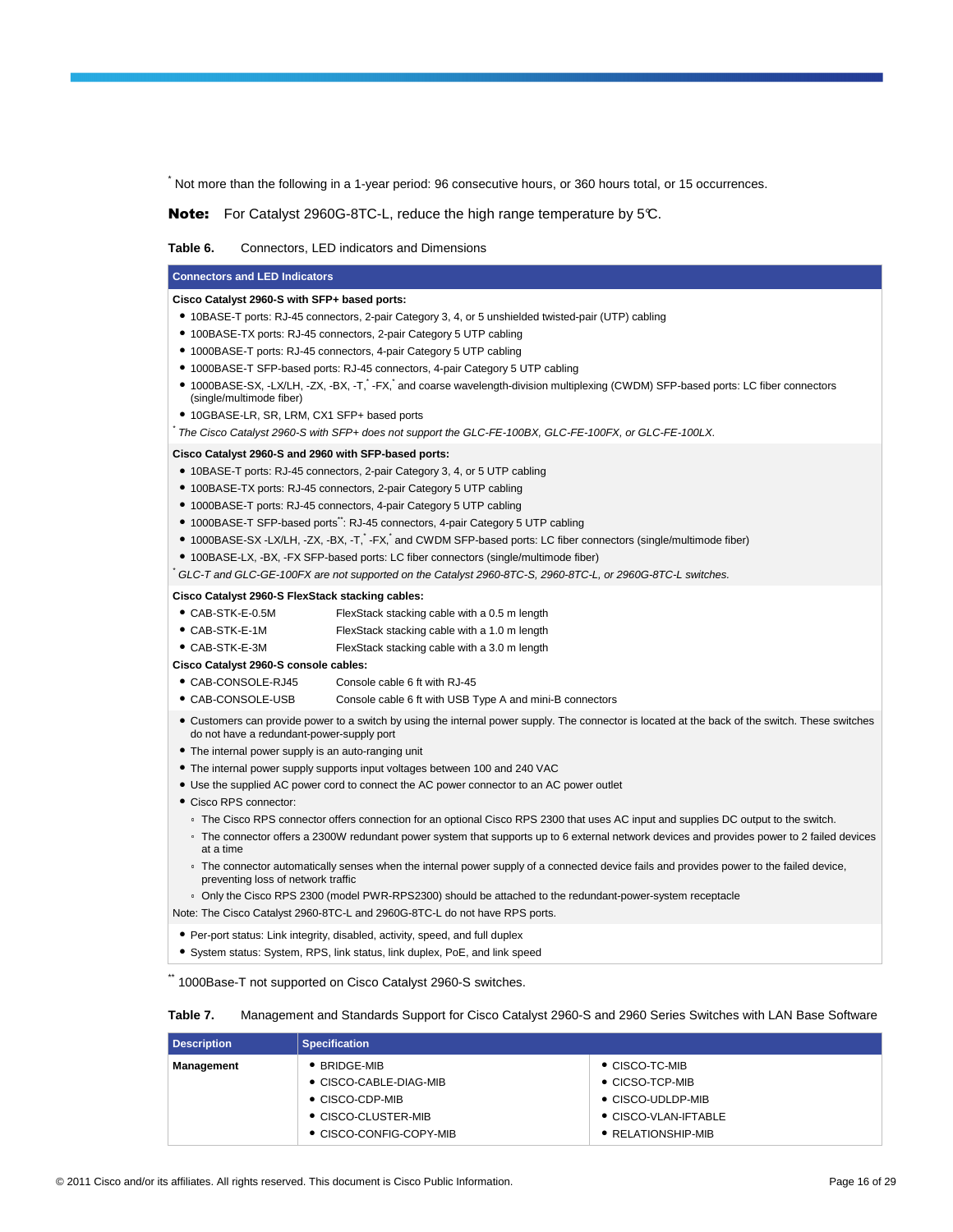| <b>Description</b>    | <b>Specification</b>                                   |                                                   |
|-----------------------|--------------------------------------------------------|---------------------------------------------------|
|                       | • CISCO-CONFIG-MAN-MIB                                 | • CISCO-VLAN-MEMBERSHIP-MIB                       |
|                       | • CISCO-DHCP-SNOOPING-MIB                              | • CISCO-VTP-MIB                                   |
|                       | ● CISCO-ENTITY-VENDORTYPE-OID-MIB                      | $\bullet$ entity-mib                              |
|                       | • CISCO-ENVMON-MIB                                     | • ETHERLIKE-MIB                                   |
|                       | • CISCO-ERR-DISABLE-MIB                                | $\bullet$ IEEE8021-PAE-MIB                        |
|                       | • CISCO-FLASH-MIB                                      | $\bullet$ IEEE8023-LAG-MIB                        |
|                       | • CISCO-FTP-CLIENT-MIB                                 | $\bullet$ IF-MIB                                  |
|                       | • CISCO-IGMP-FILTER-MIB                                | • INET-ADDRESS-MIB                                |
|                       | • CISCO-IMAGE-MIB                                      | $\bullet$ OLD-CISCO-CHASSIS-MIB                   |
|                       | • CISCO-IP-STAT-MIB                                    | • OLD-CISCO-FLASH-MIB                             |
|                       | ● CISCO-LAG-MIB                                        | ● OLD-CISCO-INTERFACES-MIB                        |
|                       | • CISCO-MAC-NOTIFICATION-MIB                           | • OLD-CISCO-IP-MIB                                |
|                       | • CISCO-MEMORY-POOL-MIB                                | • OLD-CISCO-SYS-MIB                               |
|                       | • CISCO-PAGP-MIB                                       | $\bullet$ OLD-CISCO-TCP-MIB                       |
|                       | • CISCO-PING-MIB                                       | $\bullet$ OLD-CISCO-TS-MIB                        |
|                       | ● CISCO-POE-EXTENSIONS-MIB                             | $\bullet$ RFC1213-MIB                             |
|                       | • CISCO-PORT-QOS-MIB                                   | $\bullet$ RMON-MIB                                |
|                       | ● CISCO-PORT-SECURITY-MIB                              | $\bullet$ RMON2-MIB                               |
|                       | • CISCO-PORT-STORM-CONTROL-MIB                         | • SNMP-FRAMEWORK-MIB                              |
|                       | • CISCO-PRODUCTS-MIB                                   | • SNMP-MPD-MIB                                    |
|                       | ● CISCO-PROCESS-MIB                                    | • SNMP-NOTIFICATION-MIB                           |
|                       | • CISCO-RTTMON-MIB                                     | • SNMP-TARGET-MIB                                 |
|                       | ● CISCO-SMI-MIB                                        | • SNMPv2-MIB                                      |
|                       | • CISCO-STP-EXTENSIONS-MIB                             | $\bullet$ TCP-MIB                                 |
|                       | • CISCO-SYSLOG-MIB                                     | • UDP-MIB                                         |
|                       |                                                        | $\bullet$ ePM MIB                                 |
|                       |                                                        | ● CISCO-STACKWISE-MIB (2960-S)                    |
| <b>Standards</b>      | • IEEE 802.1D Spanning Tree Protocol                   | $\bullet$ 100BASE-BX (SFP)                        |
|                       | • IEEE 802.1p CoS Prioritization                       | $\bullet$ 100BASE-FX (SFP)                        |
|                       | $\bullet$ IEEE 802.1Q VLAN                             | $\bullet$ 100BASE-LX (SFP)                        |
|                       | • IEEE 802.1s                                          | ● 1000BASE-BX (SFP)                               |
|                       | • IEEE 802.1w                                          | • 1000BASE-SX (SFP)                               |
|                       | • IEEE 802.1X                                          | $\bullet$ 1000BASE-LX/LH (SFP)                    |
|                       | • IEEE 802.1ab (LLDP)                                  | $\bullet$ 1000BASE-ZX (SFP)                       |
|                       | • IEEE 802.3ad                                         | ● 1000BASE-CWDM SFP 1470 nm                       |
|                       | • IEEE 802.3af                                         | ● 1000BASE-CWDM SFP 1490 nm                       |
|                       | • IEEE 802.3ah (100BASE-X single/multimode fiber only) | ● 1000BASE-CWDM SFP 1510 nm                       |
|                       | • IEEE 802.3x full duplex on 10BASE-T, 100BASE-TX,     | ● 1000BASE-CWDM SFP 1530 nm                       |
|                       | and 1000BASE-T ports                                   | ● 1000BASE-CWDM SFP 1550 nm                       |
|                       | · IEEE 802.3 10BASE-T specification                    | ● 1000BASE-CWDM SFP 1570 nm                       |
|                       | • IEEE 802.3u 100BASE-TX specification                 | ● 1000BASE-CWDM SFP 1590 nm                       |
|                       | • IEEE 802.3ab 1000BASE-T specification                | ● 1000BASE-CWDM SFP 1610 nm                       |
|                       | • IEEE 802.3z 1000BASE-X specification                 | $\bullet$ 10GBASE-LR (SFP+)                       |
|                       |                                                        | ● 10GBASE-SR (SFP+)                               |
|                       |                                                        | ● 10GBASE-LRM (SFP+)                              |
|                       |                                                        | $\bullet$ 10GBASE-CX1 (SFP+)                      |
|                       |                                                        | • RMON I and II standards                         |
|                       |                                                        | • SNMP v1, v2c, and v3                            |
| <b>RFC compliance</b> | • RFC 768 - UDP                                        | • RFC 1901 - SNMP v2C                             |
|                       | • RFC 783 - TFTP                                       | • RFC 1902-1907 - SNMP v2                         |
|                       | • RFC 791 - IP                                         | • RFC 1981 - Maximum Transmission Unit (MTU) Path |
|                       | ● RFC 792 - ICMP                                       | Discovery IPv6                                    |
|                       | ● RFC 793 - TCP                                        | • FRC 2068 - HTTP                                 |
|                       | ● RFC 826 - ARP                                        | • RFC 2131 - DHCP                                 |
|                       | • RFC 854 - Telnet                                     | $\bullet$ RFC 2138 - RADIUS                       |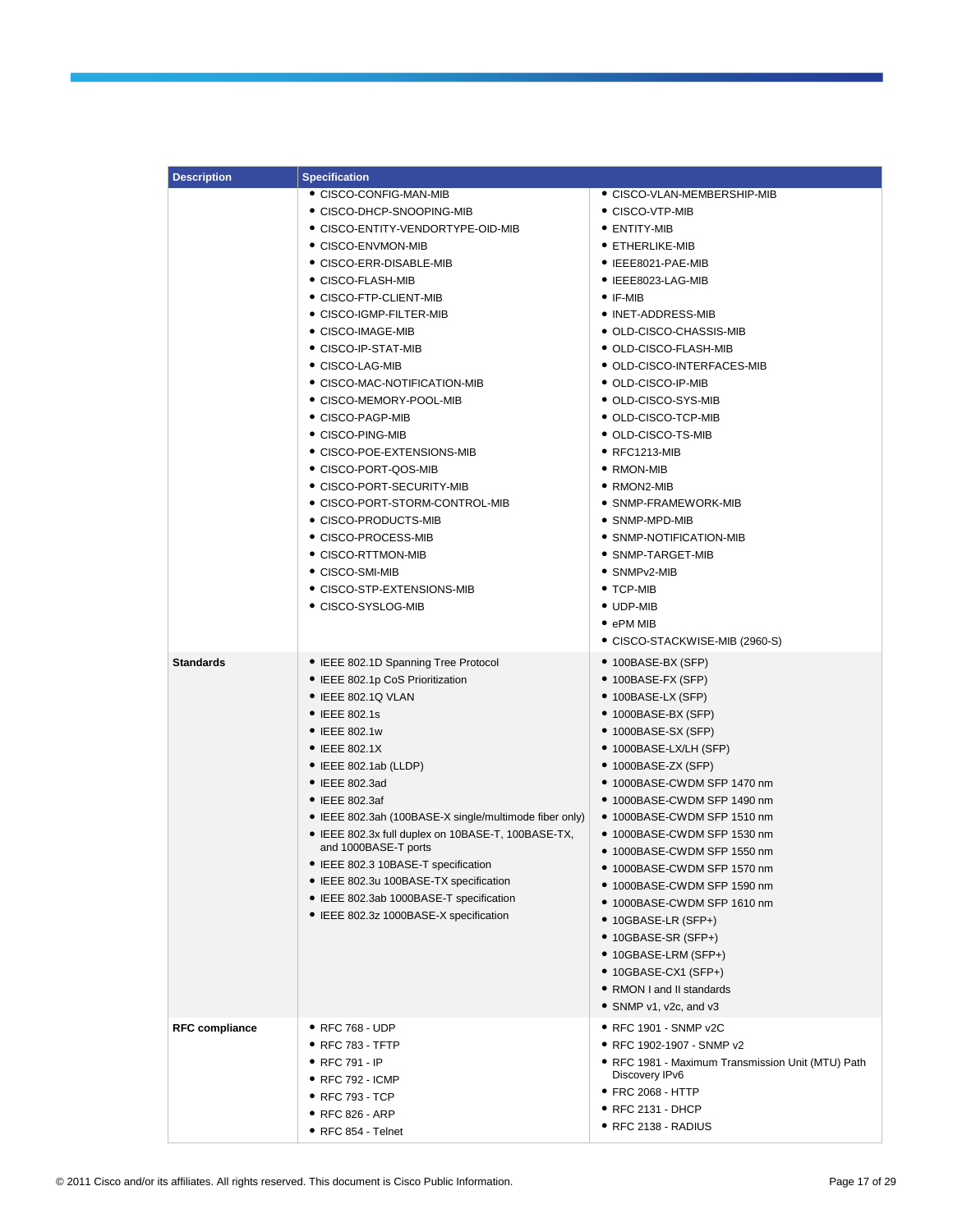| <b>Description</b> | <b>Specification</b>                                  |                                                  |
|--------------------|-------------------------------------------------------|--------------------------------------------------|
|                    | • RFC 951 - Bootstrap Protocol (BOOTP)                | $\bullet$ RFC 2233 - IF MIB v3                   |
|                    | $\bullet$ RFC 959 - FTP                               | • RFC 2373 - IPv6 Aggregatable Addrs             |
|                    | • RFC 1112 - IP Multicast and IGMP                    | • RFC 2460 - IPv6                                |
|                    | • RFC 1157 - SNMP v1                                  | • RFC 2461 - IPv6 Neighbor Discovery             |
|                    | $\bullet$ RFC 1166 - IP Addresses                     | • RFC 2462 - IPv6 Autoconfiguration              |
|                    | • RFC 1256 - Internet Control Message Protocol (ICMP) | $\bullet$ RFC 2463 - ICMP IPv6                   |
|                    | <b>Router Discovery</b>                               | • RFC 2474 - Differentiated Services (DiffServ)  |
|                    | $\bullet$ RFC 1305 - NTP                              | Precedence                                       |
|                    | $\bullet$ RFC 1492 - TACACS+                          | • RFC 2597 - Assured Forwarding                  |
|                    | • RFC 1493 - Bridge MIB                               | • RFC 2598 - Expedited Forwarding                |
|                    | • RFC 1542 - BOOTP extensions                         | • RFC 2571 - SNMP Management                     |
|                    | • RFC 1643 - Ethernet Interface MIB                   | • RFC 3046 - DHCP Relay Agent Information Option |
|                    | $\bullet$ RFC 1757 - RMON                             | • RFC 3376 - IGMP v3                             |
|                    |                                                       | ● RFC 3580 - 802.1X RADIUS                       |

### **Table 8.** Voltage and power information

| <b>AC/DC input voltage and current</b>                                                                         |                                                        |                             |                     |  |
|----------------------------------------------------------------------------------------------------------------|--------------------------------------------------------|-----------------------------|---------------------|--|
| <b>Cisco Catalyst 2960-S</b>                                                                                   | <b>Voltage (Autoranging)</b>                           | <b>Current</b>              | <b>Frequency</b>    |  |
| Cisco Catalyst 2960S-48FPD-L                                                                                   | 100 to 240 VAC                                         | $9$ to $4$ A                | 50 to 60Hz          |  |
| Cisco Catalyst 2960S-48LPD-L                                                                                   |                                                        | 5 to 2 A                    |                     |  |
| Cisco Catalyst 2960S-24PD-L                                                                                    |                                                        | 5 to 2 A                    |                     |  |
| Cisco Catalyst 2960S-48TD-L                                                                                    |                                                        | 1 to 0.5 A                  |                     |  |
| Cisco Catalyst 2960S-24TD-L                                                                                    |                                                        | 1 to 0.5 A                  |                     |  |
| Cisco Catalyst 2960S-48FPS-L                                                                                   |                                                        | 9 to 4 A                    |                     |  |
| Cisco Catalyst 2960S-48LPS-L                                                                                   |                                                        | 5 to 2 A                    |                     |  |
| Cisco Catalyst 2960S-24PS-L                                                                                    |                                                        | 5 to 2 A                    |                     |  |
| Cisco Catalyst 2960S-48TS-L                                                                                    |                                                        | 1 to 0.5 A                  |                     |  |
| Cisco Catalyst 2960S-24TS-L                                                                                    |                                                        | 1 to 0.5 A                  |                     |  |
| <b>Cisco Catalyst 2960</b>                                                                                     | <b>Voltage (Autoranging)</b>                           | <b>Current</b>              | <b>Frequency</b>    |  |
| Cisco Catalyst 2960-8TC-L                                                                                      | 100 to 240 VAC                                         | 0.5 to 0.25 A               | 50 to 60Hz          |  |
| Cisco Catalyst 2960G-8TC-L                                                                                     |                                                        | 0.8 to 0.4 A                |                     |  |
| Cisco Catalyst 2960-24LT-L                                                                                     |                                                        | 3.0 to 1.5 A                |                     |  |
| Cisco Catalyst 2960-24PC-L                                                                                     |                                                        | 8.0 to 4.0 A                |                     |  |
| Cisco Catalyst 2960-48PST-L                                                                                    |                                                        | 5.0 to 2.0 A                |                     |  |
| Cisco Catalyst 2960-24TT-L and<br>Catalyst 2960-24TC-L and<br>Catalyst 2960-48TT-L and<br>Catalyst 2960-48TC-L |                                                        | 1.3 to 0.8 A                |                     |  |
| Cisco Catalyst 2960G-24TC-L<br>and Catalyst 2960G-48TC-L                                                       |                                                        | 3.0 to 1.5 A                |                     |  |
| Cisco Catalyst 2960PD-8TT-L                                                                                    | DC input 48 VDC (for AC use<br>PWR-A= sold separately) | 0.3A                        |                     |  |
| <b>Power Rating</b>                                                                                            |                                                        |                             |                     |  |
|                                                                                                                | <b>Cisco Catalyst 2960-S</b>                           | <b>Cisco Catalyst 2960</b>  |                     |  |
| <b>Model</b>                                                                                                   | <b>Power Rating</b>                                    | <b>Model</b>                | <b>Power Rating</b> |  |
| Cisco Catalyst 2960S-48FPD-L                                                                                   | 0.89 kVA                                               | Cisco Catalyst 2960PD-8TT-L | 11 <sub>W</sub>     |  |
| Cisco Catalyst 2960S-48LPD-L                                                                                   | 0.48 kVA                                               | Cisco Catalyst 2960-8TC-L   | 0.035 kVA           |  |
| Cisco Catalyst 2960S-24PD-L                                                                                    | 0.46 kVA                                               | Cisco Catalyst 2960-24TT-L  | 0.05 kVA            |  |

**Cisco Catalyst 2960S-48TD-L** 0.09 kVA **Cisco Catalyst 2960-48TT-L** 0.075 kVA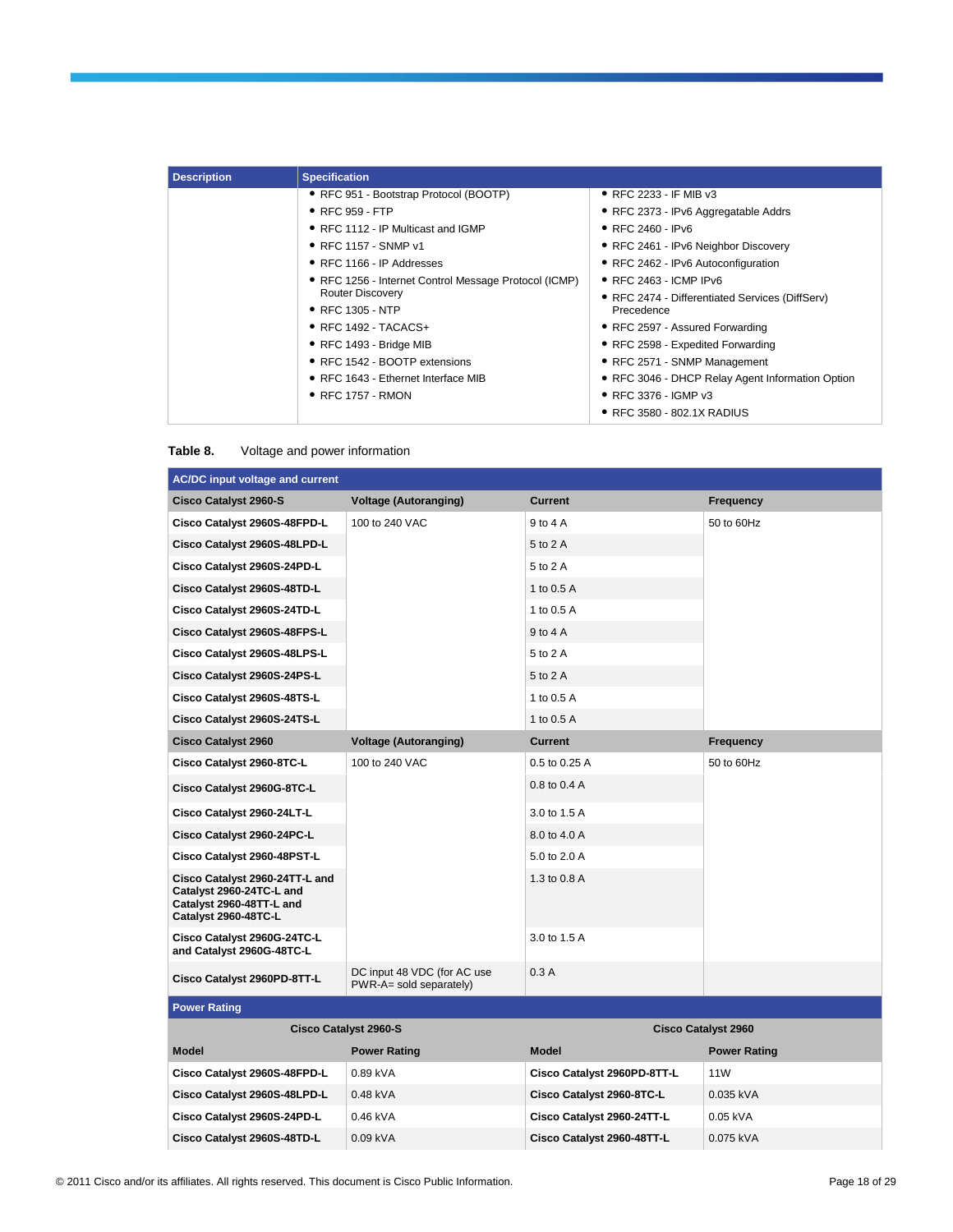| Cisco Catalyst 2960S-24TD-L                                                                               | 0.09 kVA |                 | Cisco Catalyst 2960-24TC-L  |                | 0.05 kVA  |
|-----------------------------------------------------------------------------------------------------------|----------|-----------------|-----------------------------|----------------|-----------|
| Cisco Catalyst 2960S-48FPS-L                                                                              | 0.89 kVA |                 | Cisco Catalyst 2960-24LT-L  |                | 0.175 kVA |
| Cisco Catalyst 2960S-48LPS-L                                                                              | 0.48 kVA |                 | Cisco Catalyst 2960-24PC-L  |                | 0.470 kVA |
| Cisco Catalyst 2960S-24PS-L                                                                               | 0.46 kVA |                 | Cisco Catalyst 2960-48PST-L |                | 0.5 kVA   |
| Cisco Catalyst 2960S-48TS-L                                                                               | 0.13 kVA |                 | Cisco Catalyst 2960-48TC-L  |                | 0.075 kVA |
| Cisco Catalyst 2960S-24TS-L                                                                               | 0.09 kVA |                 | Cisco Catalyst 2960G-8TC-L  |                | 0.05 kVA  |
|                                                                                                           |          |                 | Cisco Catalyst 2960G-24TC-L |                | 0.075 kVA |
|                                                                                                           |          |                 | Cisco Catalyst 2960G-48TC-L |                | 0.140 kVA |
| DC input voltages (RPS input)                                                                             |          |                 |                             |                |           |
| <b>Cisco Catalyst 2960-S</b>                                                                              |          |                 |                             |                |           |
| Cisco Catalyst 2960S-48FPD-L                                                                              |          | 12V at 4 A      |                             | -52 V at 15 A  |           |
| Cisco Catalyst 2960S-48LPD-L                                                                              |          | 12V at 4 A      |                             | -52 V at 8 A   |           |
| Cisco Catalyst 2960S-24PD-L                                                                               |          | 12V at 3 A      |                             | $-52$ V at 8 A |           |
| Cisco Catalyst 2960S-48TD-L                                                                               |          | 12V at 4 A      |                             | N/A            |           |
| Cisco Catalyst 2960S-24TD-L                                                                               |          | 12V at 3 A      |                             | N/A            |           |
| Cisco Catalyst 2960S-48FPS-L                                                                              |          | 12V at 4 A      |                             | -52 V at 15A   |           |
| Cisco Catalyst 2960S-48LPS-L                                                                              |          | 12V at 4 A      |                             | -52 V at 8 A   |           |
| Cisco Catalyst 2960S-24PS-L                                                                               |          | 12V at 3 A      |                             | -52 V at 8 A   |           |
| Cisco Catalyst 2960S-48TS-L                                                                               |          | 12V at 4 A      |                             | N/A            |           |
| Cisco Catalyst 2960S-24TS-L                                                                               |          | 12V at 4 A      |                             | N/A            |           |
| <b>Cisco Catalyst 2960</b>                                                                                |          |                 |                             |                |           |
| Cisco Catalyst 2960-24TT-L                                                                                |          | 12V at 5 A      |                             | 5 A            |           |
| Cisco Catalyst 2960-48TT-L                                                                                |          |                 |                             |                |           |
| Cisco Catalyst 2960-24TC-L                                                                                |          |                 |                             |                |           |
| Cisco Catalyst 2960-24LT-L                                                                                |          | 12 V at 8.3 A   |                             | -48 V at 2.7 A |           |
| Cisco Catalyst 2960-24PC-L                                                                                |          | 12 V at 11.25 A |                             | -48 V at 7.8 A |           |
| Cisco Catalyst 2960-48PST-L                                                                               |          | 12 V at 4 A     |                             | -48 V at 7.8 A |           |
| Cisco Catalyst 2960-48TC-L                                                                                |          | 12 V at 5 A     |                             |                |           |
| Cisco Catalyst 2960G-24TC-L                                                                               |          | 12 V at 10.5 A  |                             |                |           |
| Cisco Catalyst 2960G-48TC-L                                                                               |          |                 |                             |                |           |
| No RPS input for Cisco Catalyst 2960PD-8TT-L, Catalyst 2960-8TC-L, or Catalyst 2960G-8TC-L.               |          |                 |                             |                |           |
| PoE and PoE+                                                                                              |          |                 |                             |                |           |
| • Maximum power supplied per port for PoE+ is 30W.<br>• Maximum power supplied per port for PoE is 15.4W. |          |                 |                             |                |           |

● Total power dedicated to PoE or PoE+ is 370W or 740W.

# **Table 9.** Power Specifications for Cisco Catalyst 2960-S and 2960 Series Switches with LAN Base Software

| <b>Description</b>                               | <b>C2960-S Specifications</b> |                |               |               |               |  |
|--------------------------------------------------|-------------------------------|----------------|---------------|---------------|---------------|--|
| <b>Models</b>                                    | C2960S-48FPD-L                | C2960S-48LPD-L | C2960S-24PD-L | C2960S-48TD-L | C2960S-24TD-L |  |
| <b>100 Percent Throughput</b>                    |                               |                |               |               |               |  |
| <b>Measured Power</b><br><b>Consumption</b>      | 81W                           | 71W            | 55W           | 55W           | 39W           |  |
| 5 Percent Throughput                             |                               |                |               |               |               |  |
| <b>Measured Power</b><br><b>Consumption</b>      | 80W                           | 70W            | 54W           | 53W           | 38W           |  |
| 5 Percent Throughput (with 50 Percent PoE Loads) |                               |                |               |               |               |  |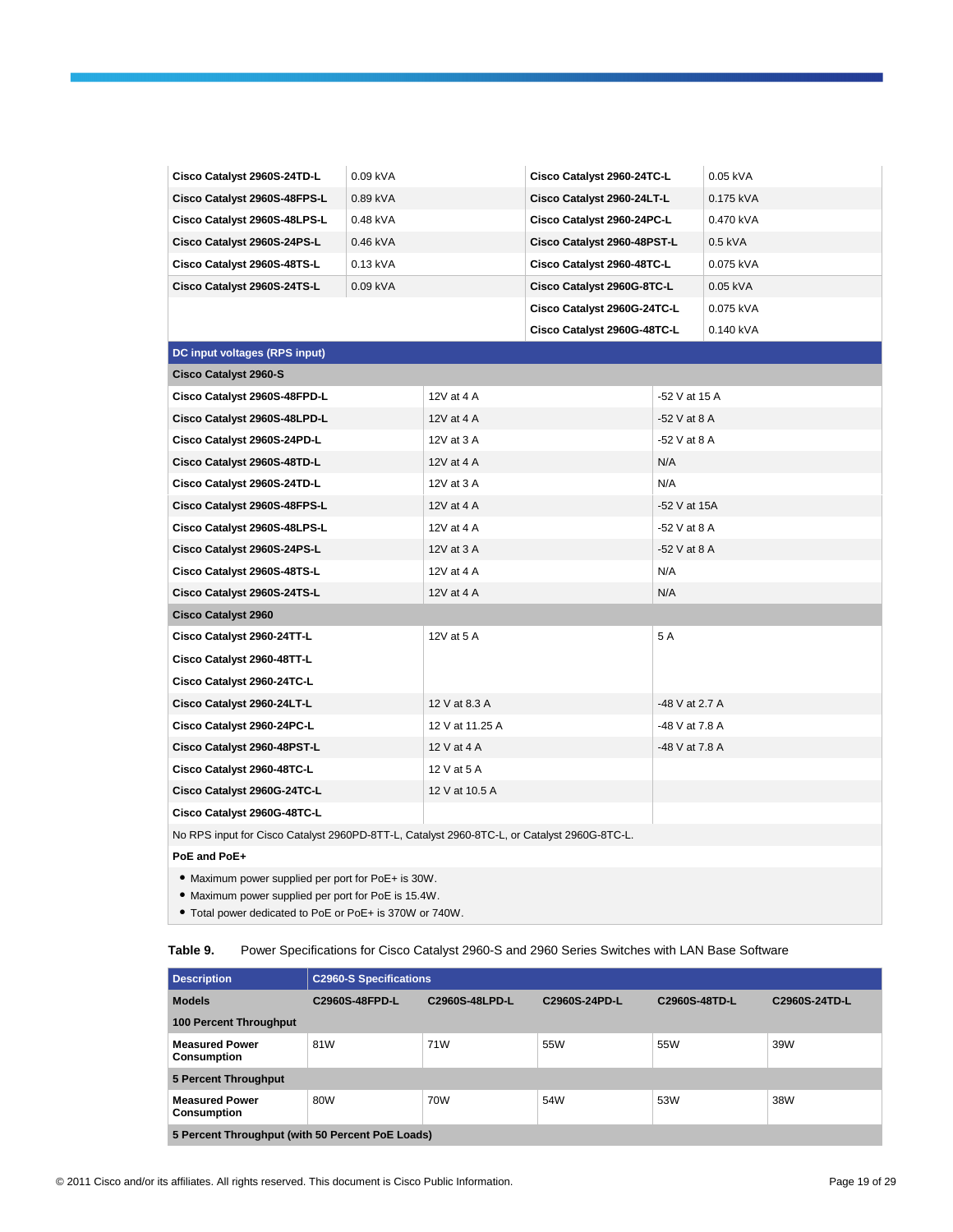| <b>Measured Power</b><br>Consumption                     | Switch Power: 464W<br>PoE Power: 386W | Switch Power: 266W<br>PoE Power: 195W | Switch Power: 249W<br>PoE Power: 195W |  |  |  |
|----------------------------------------------------------|---------------------------------------|---------------------------------------|---------------------------------------|--|--|--|
| 100 Percent Throughput (with Maximum Possible PoE Loads) |                                       |                                       |                                       |  |  |  |
| <b>Measured Power</b><br>Consumption                     | Switch Power: 870W<br>PoE Power: 744W | Switch Power: 466W<br>PoE Power: 375W | Switch Power: 451W<br>PoE Power: 375W |  |  |  |

| <b>Description</b>                                       | <b>C2960-S Specifications</b>         |                                       |                                       |               |               |  |
|----------------------------------------------------------|---------------------------------------|---------------------------------------|---------------------------------------|---------------|---------------|--|
| <b>Models</b>                                            | C2960S-48FPS-L                        | C2960S-48LPS-L                        | C2960S-24PS-L                         | C2960S-48TS-L | C2960S-24TS-L |  |
| <b>100 Percent Throughput</b>                            |                                       |                                       |                                       |               |               |  |
| <b>Measured Power</b><br>Consumption                     | 79W                                   | 71W                                   | 55W                                   | 52W           | 40W           |  |
| 5 Percent Throughput                                     |                                       |                                       |                                       |               |               |  |
| <b>Measured Power</b><br><b>Consumption</b>              | 78W                                   | 70W                                   | 54W                                   | 50W           | 39W           |  |
| 5 Percent Throughput (with 50 Percent PoE Loads)         |                                       |                                       |                                       |               |               |  |
| <b>Measured Power</b><br>Consumption                     | Switch Power: 464W<br>PoE Power: 386W | Switch Power: 266W<br>PoE Power: 195W | Switch Power: 249W<br>PoE Power: 195W | ٠             | ٠             |  |
|                                                          |                                       |                                       |                                       |               |               |  |
| 100 Percent Throughput (with Maximum Possible PoE Loads) |                                       |                                       |                                       |               |               |  |
| <b>Measured Power</b>                                    | Switch Power: 870W                    | Switch Power: 466W                    | Switch Power: 449W                    | ٠             | ٠             |  |
| Consumption                                              | PoE Power: 744W                       | PoE Power: 375W                       | PoE Power: 375W                       |               |               |  |

| <b>Description</b>                                       | <b>C2960 Specifications</b>           |                                       |                                       |                |                          |  |  |
|----------------------------------------------------------|---------------------------------------|---------------------------------------|---------------------------------------|----------------|--------------------------|--|--|
| <b>Models</b>                                            | C2960-48PST-L                         | C2960-24PC-L                          | C2960-24LT-L                          | C2960-48TC-L   | C2960-24TC-L             |  |  |
| <b>100 Percent Throughput</b>                            |                                       |                                       |                                       |                |                          |  |  |
| <b>Measured Power</b><br><b>Consumption</b>              | 67W                                   | 45W                                   | 36W                                   | 39W            | <b>27W</b>               |  |  |
| 5 Percent Throughput                                     |                                       |                                       |                                       |                |                          |  |  |
| <b>Measured Power</b><br>Consumption                     | 63W                                   | 43W                                   | 34W                                   | 36W            | 24W                      |  |  |
| 5 Percent Throughput (with 50 Percent PoE Loads)         |                                       |                                       |                                       |                |                          |  |  |
| <b>Measured Power</b>                                    | Switch Power: 262W                    | Switch Power: 237W                    | Switch Power: 98W                     | $\sim$         | $\overline{\phantom{a}}$ |  |  |
| <b>Consumption</b>                                       | PoE Power: 187W                       | PoE Power: 185W                       | PoE Power: 62W                        |                |                          |  |  |
| 100 Percent Throughput (with Maximum Possible PoE Loads) |                                       |                                       |                                       |                |                          |  |  |
| <b>Measured Power</b><br>Consumption                     | Switch Power: 460W<br>PoE Power: 339W | Switch Power: 433W<br>PoE Power: 357W | Switch Power: 162W<br>PoE Power: 119W | $\blacksquare$ | $\overline{\phantom{0}}$ |  |  |

| <b>Description</b>                               | <b>C2960 Specifications</b> |                          |                          |                          |             |  |
|--------------------------------------------------|-----------------------------|--------------------------|--------------------------|--------------------------|-------------|--|
| <b>Models</b>                                    | C2960-48TT-L                | C2960-24TT-L             | C2960G-48TC-L            | C2960G-24TC-L            | C2960-24T-L |  |
| <b>100 Percent Throughput</b>                    |                             |                          |                          |                          |             |  |
| <b>Measured Power</b><br><b>Consumption</b>      | 42W                         | <b>28W</b>               | <b>123W</b>              | 72W                      | <b>22W</b>  |  |
| 5 Percent Throughput                             |                             |                          |                          |                          |             |  |
| <b>Measured Power</b><br><b>Consumption</b>      | 38W                         | <b>26W</b>               | 114W                     | 65W                      | 21W         |  |
| 5 Percent Throughput (with 50 Percent PoE Loads) |                             |                          |                          |                          |             |  |
| <b>Measured Power</b><br><b>Consumption</b>      | $\overline{\phantom{0}}$    | $\overline{\phantom{0}}$ | $\overline{\phantom{a}}$ | $\overline{\phantom{a}}$ | -           |  |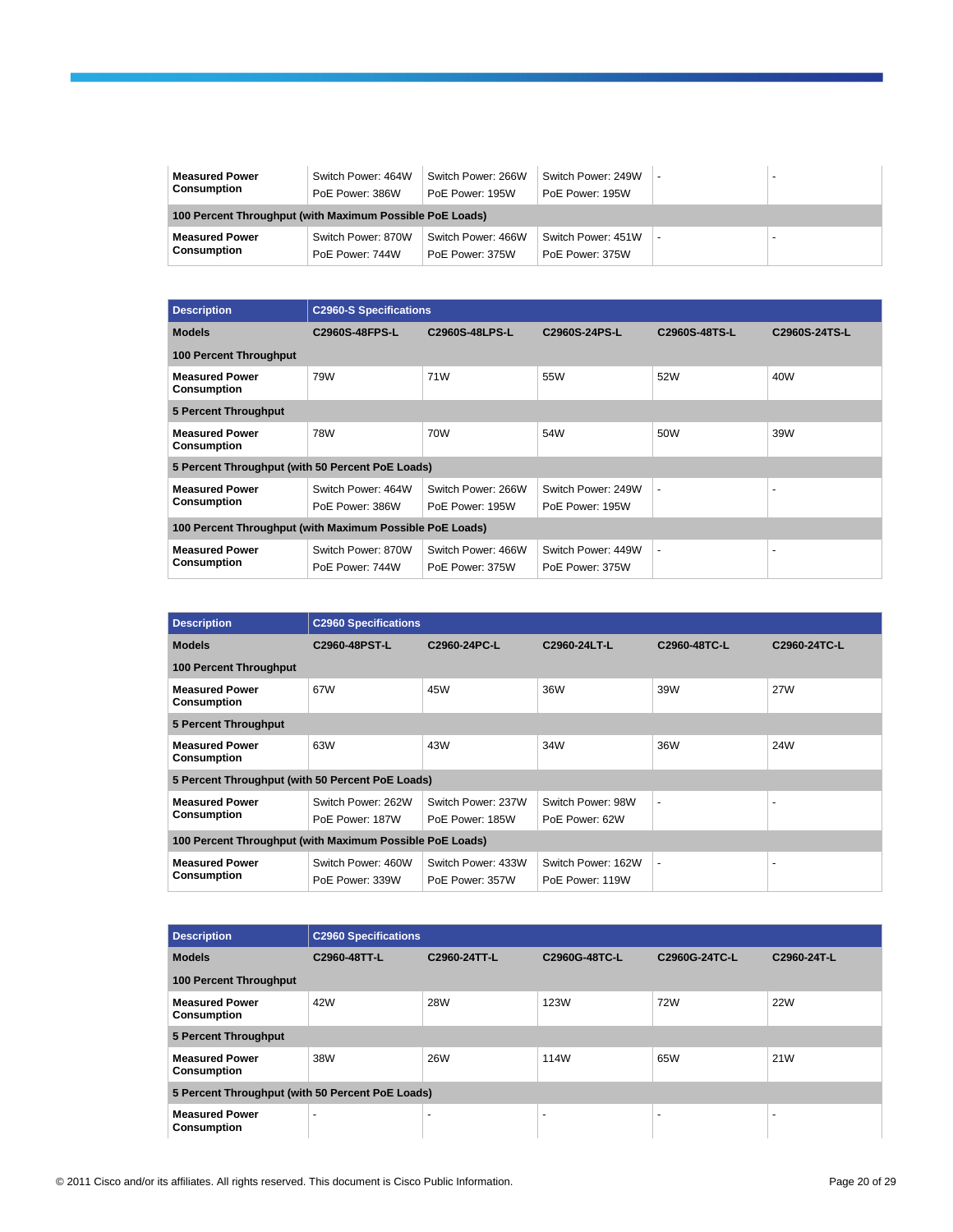| 100 Percent Throughput (with Maximum Possible PoE Loads) |  |  |  |  |  |
|----------------------------------------------------------|--|--|--|--|--|
| <b>Measured Power</b><br><b>Consumption</b>              |  |  |  |  |  |

| <b>Description</b>                                       | <b>Compact Switch Specifications</b> |                 |                |
|----------------------------------------------------------|--------------------------------------|-----------------|----------------|
| <b>Models</b>                                            | C2960-8TC-L                          | C2960PD-8TT-L   | C2960G-8TC-L   |
| <b>100 Percent Throughput</b>                            |                                      |                 |                |
| <b>Measured Power</b><br><b>Consumption</b>              | <b>12W</b>                           | 11 <sub>W</sub> | <b>22W</b>     |
| 5 Percent Throughput                                     |                                      |                 |                |
| <b>Measured Power</b><br><b>Consumption</b>              | <b>11W</b>                           | N/A             | <b>20W</b>     |
| 5 Percent Throughput (with 50 Percent PoE Loads)         |                                      |                 |                |
| <b>Measured Power</b><br><b>Consumption</b>              | $\overline{\phantom{a}}$             | $\overline{a}$  | $\blacksquare$ |
| 100 Percent Throughput (with Maximum Possible PoE Loads) |                                      |                 |                |
| <b>Measured Power</b><br><b>Consumption</b>              | $\blacksquare$                       | ٠               |                |

Note: Disclaimer: All power consumption numbers were measured under controlled laboratory conditions and are provided as an estimate.

The wattage rating on the power supply does not represent actual power draw. It indicates the maximum power draw possible by the power supply. This rating can be used for facility capacity planning. For PoE switches, cooling requirements are smaller than the actual power consumption as a significant portion of PoE loads are dissipated in the endpoints.

Non-PoE Power Consumption

### **100 Percent Throughput Switch Power Consumption**

The numbers indicate the power consumed by a typical switch under normal conditions. Normal conditions signify a temperature of 25 degrees Celsius, atmospheric pressure in the range of 860 to 1060 mbar, and relative humidity from 30 to 75 percent. Typically such power draws are only seen when encountering a 100 percent traffic load made up entirely of 64-byte packets on the switch and the uplinks.

### **5 Percent Throughput Switch Power Consumption**

The numbers indicate the power consumed by a typical switch under normal conditions. Normal conditions signify a temperature of 25 degrees Celsius, atmospheric pressure in the range of 860 to 1060 mbar, and relative humidity from 30 to 75 percent. The numbers below indicate a 5 percent traffic load on the switch and its uplinks.

PoE Power Consumption

### **100 Percent Throughput Switch Power Consumption (No PoE Loads)**

The numbers indicate the power consumed by a typical switch under normal conditions. Normal conditions signify a temperature of 25 degrees Celsius, atmospheric pressure in the range of 860 to 1060 mbar, and relative humidity from 30 to 75 percent. Typically such power draws are only seen when encountering a 100 percent traffic load made up entirely of 64-byte packets with no PoE loads on the switch and uplinks.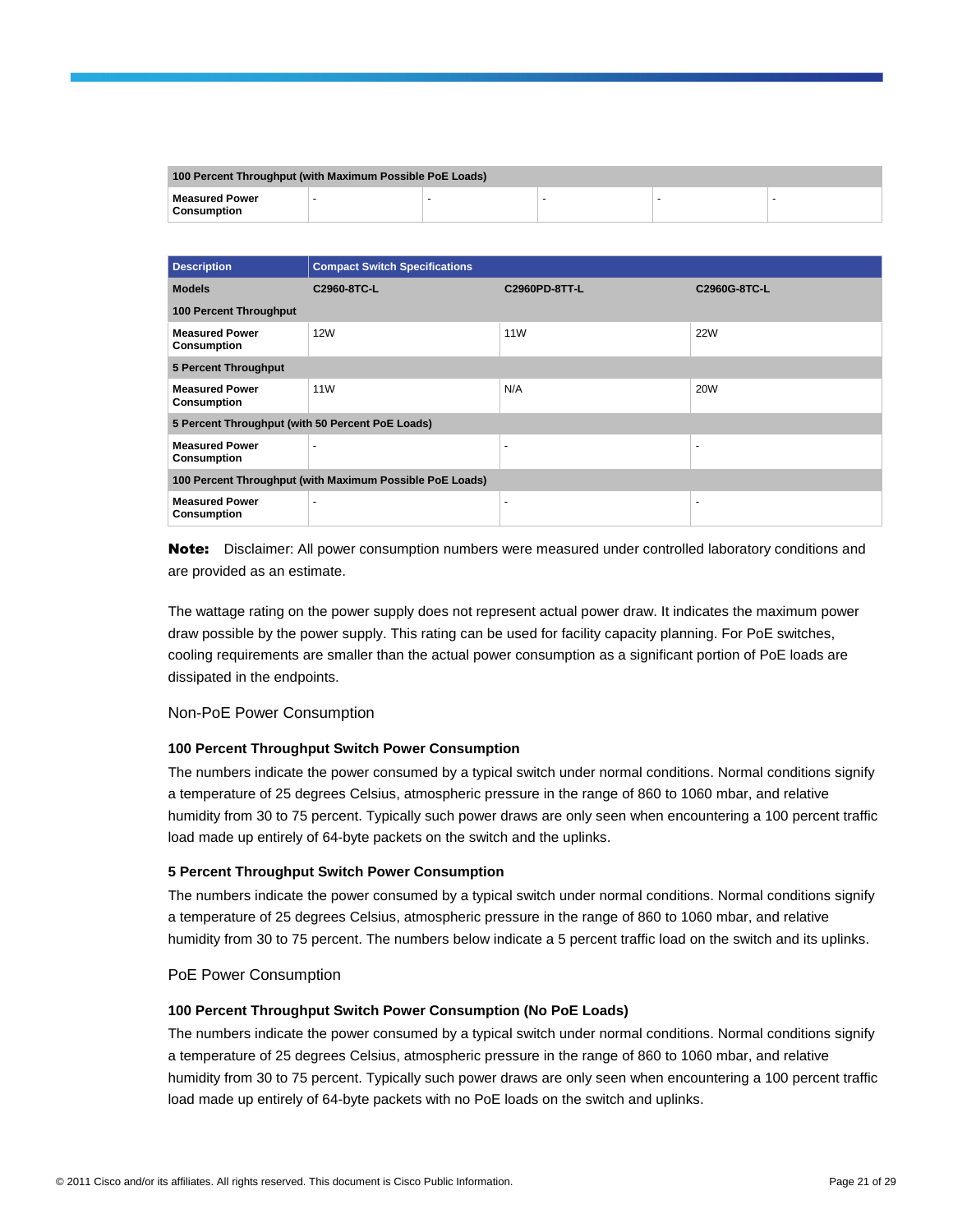### **Measured 5 Percent Throughput Switch Power Consumption (No PoE Loads)**

The numbers indicate the power consumed by a typical switch under normal conditions. Normal conditions signify a temperature of 25 degrees Celsius, atmospheric pressure in the range of 860 to 1060 mbar and relative humidity from 30 to 75 percent. The numbers below indicate a 5 percent traffic load on the switch and its uplinks.

### **100 Percent Throughput Switch Power Consumption (with Maximum PoE Loads)**

The numbers indicate the power consumed by a typical system (the switch and the corresponding PoE loads) under normal conditions. Normal conditions signify a temperature of 25 degrees Celsius, atmospheric pressure in the range of 860 to 1060 mbar and relative humidity from 30 to 75 percent. Typically this power draw is realized when a switch is running 100 percent traffic load of 64 byte sized packets on all its ports and uplinks and also drawing 100 percent PoE load.

### **5 Percent Throughput Switch Power Consumption (with 50 Percent PoE Loads)**

The numbers indicate the power consumed by a typical system (the switch and the corresponding PoE loads) under normal conditions. Normal conditions signify a temperature of 25 degrees Celsius, atmospheric pressure in the range of 860 to 1060 mbar and relative humidity from 30 to 75 percent. The numbers below indicate a 5 percent traffic load and 50 percent PoE load on the switch and its uplinks.

| <b>Description</b>                       | <b>Specification</b>                                                                                                                                                                                                                                        |
|------------------------------------------|-------------------------------------------------------------------------------------------------------------------------------------------------------------------------------------------------------------------------------------------------------------|
| <b>Safety certifications</b>             | • UL 60950-1, Second Edition<br>• CAN/CSA 22.2 No. 60950-1, Second Edition<br>• TUV/GS to EN 60950-1, Second Edition<br>• CB to IEC 60950-1 Second Edition with all country deviations<br>$\bullet$ CE Marking<br>• NOM (through partners and distributors) |
| Electromagnetic emissions certifications | • FCC Part 15 Class A<br>• EN 55022 Class A (CISPR22)<br>• EN 55024 (CISPR24)<br>• AS/NZS CISPR22 Class A<br>$\bullet$ CE<br>$\bullet$ CNS13438 Class A<br>$\bullet$ MIC<br>$\bullet$ GOST<br>• China EMC Certifications                                    |
| Environmental                            | Reduction of Hazardous Substances (ROHS) 5                                                                                                                                                                                                                  |
| <b>Telco</b>                             | Common Language Equipment Identifier (CLEI) code                                                                                                                                                                                                            |
| Warranty                                 | Limited lifetime warranty                                                                                                                                                                                                                                   |

### **Table 10.** Safety and Compliance

# Cisco Limited Lifetime Hardware Warranty

Cisco Catalyst 2960-S and 2960 Series Switches come with a limited lifetime warranty (Table 11). The warranty for the Catalyst 2960-S has the same terms as our standard limited lifetime warranty plus the addition of next business day delivery of replacement hardware where available and 90 days of 8X5 Cisco Technical Assistance Center (TAC) support.

Your formal warranty statement, including the warranty applicable to Cisco software, appears in the Cisco information packet that accompanies your Cisco product. We encourage you to review carefully the warranty statement shipped with your specific product before use.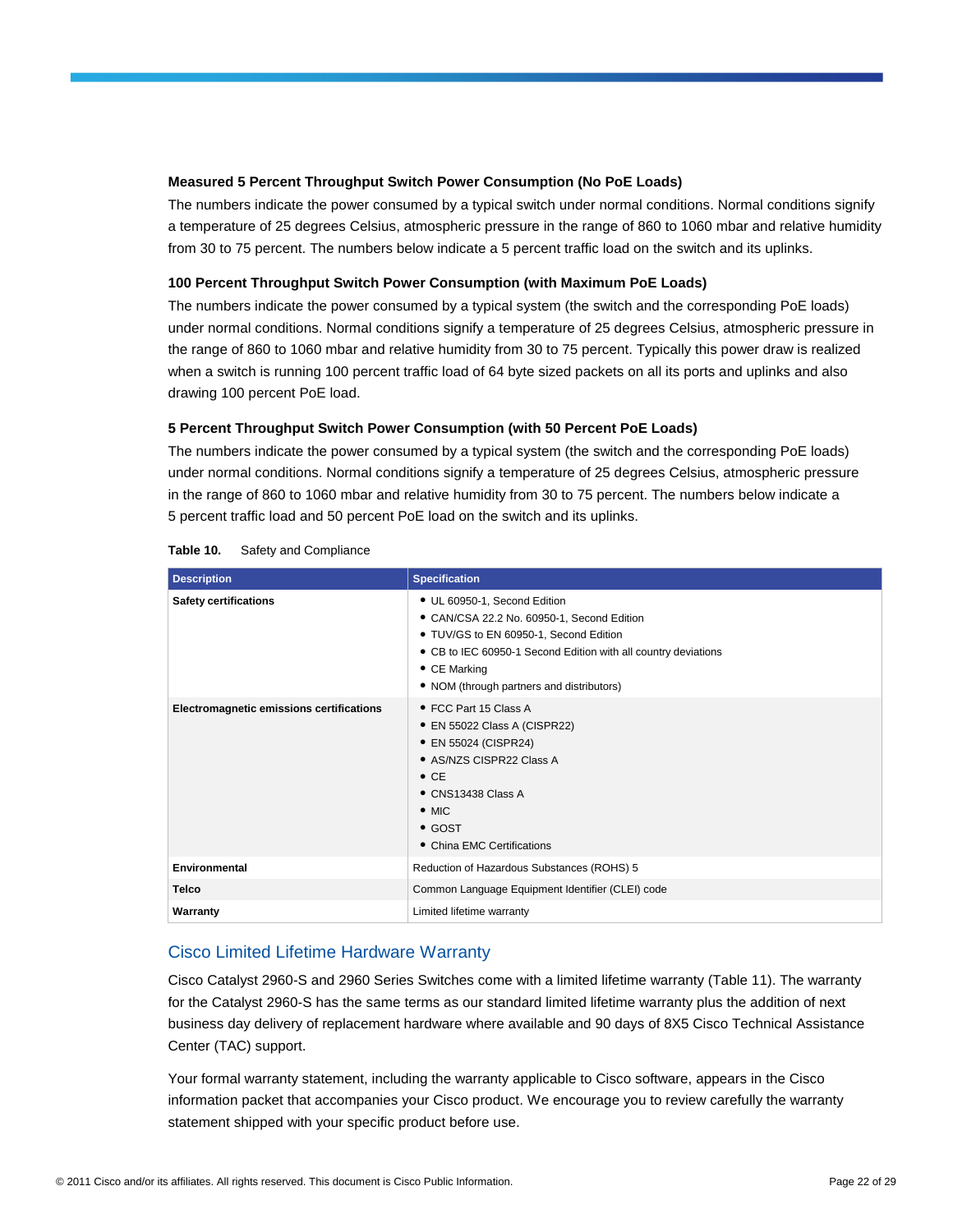Cisco reserves the right to refund the purchase price as its exclusive warranty remedy.

For further information on warranty terms, visit [http://www.cisco.com/go/warranty.](http://www.cisco.com/go/warranty)

#### **Table 11.** Limited Lifetime Warranty Terms

|                          | <b>Cisco Limited Lifetime Hardware Warranty</b>                                                                                                                                                                                           | <b>Cisco Enhanced Limited Lifetime Hardware</b><br><b>Warranty</b>                                                                                                                                                                                                                                                                                                                                                    |
|--------------------------|-------------------------------------------------------------------------------------------------------------------------------------------------------------------------------------------------------------------------------------------|-----------------------------------------------------------------------------------------------------------------------------------------------------------------------------------------------------------------------------------------------------------------------------------------------------------------------------------------------------------------------------------------------------------------------|
| Device covered           | Applies to Cisco Catalyst 2960 Series Switches sold on<br>or after May 1, 2009.                                                                                                                                                           | Applies to Cisco Catalyst 2960-S Series Switches.                                                                                                                                                                                                                                                                                                                                                                     |
| <b>Warranty duration</b> | As long as the original end user continues to own or use<br>the product, provided that: fan and power supply<br>warranty is limited to five (5) years.                                                                                    | As long as the original end user continues to own or use<br>the product, provided that: fan and power supply<br>warranty is limited to five (5) years.                                                                                                                                                                                                                                                                |
| End-of-life policy       | In the event of discontinuance of product manufacture,<br>Cisco warranty support is limited to five (5) years from<br>the announcement of discontinuance.                                                                                 | In the event of discontinuance of product manufacture,<br>Cisco warranty support is limited to five (5) years from<br>the announcement of discontinuance.                                                                                                                                                                                                                                                             |
| Hardware replacement     | Cisco or its service center will use commercially<br>reasonable efforts to ship a replacement part within ten<br>(10) working days after receipt of the RMA request.<br>Actual delivery times may vary depending on customer<br>location. | Cisco or its service center will use commercially<br>reasonable efforts to ship a Catalyst 2960-S<br>replacement part for next business day delivery, where<br>available. Otherwise, a replacement will be shipped<br>within ten (10) working days after the receipt of the RMA<br>request. Actual delivery times may vary depending on<br>customer location.                                                         |
| <b>Effective date</b>    | Hardware warranty commences from the date of<br>shipment to customer (and in case of resale by a Cisco<br>reseller, not more than ninety [90] days after original<br>shipment by Cisco).                                                  | Hardware warranty commences from the date of<br>shipment to customer (and in case of resale by a Cisco<br>reseller, not more than ninety [90] days after original<br>shipment by Cisco).                                                                                                                                                                                                                              |
| <b>TAC support</b>       | Not included.                                                                                                                                                                                                                             | Cisco will provide during customer's local business<br>hours, 8 hours per day, 5 days per week basic<br>configuration, diagnosis, and troubleshooting of device-<br>level problems for up to 90 days from the date of<br>shipment of the originally purchased Cisco Catalyst<br>2960-S product. This support does not include solution<br>or network-level support beyond the specific device<br>under consideration. |
| <b>Cisco.com Access</b>  | Warranty allows quest access only to Cisco.com                                                                                                                                                                                            | Warranty allows quest access only to Cisco.com                                                                                                                                                                                                                                                                                                                                                                        |

# Software Update Policy for Cisco Catalyst 2960-S and 2960 Series Switches with LAN Base **Software**

Customers with Cisco Catalyst LAN Base software licenses will be provided with maintenance updates and bug fixes designed to maintain the compliance of the software with published specifications, release notes, and industry standards compliance as long as the original end user continues to own or use the product or up to one year from the end-of-sale date for this product, whichever occurs earlier. Customers with licenses for our premium software images, Enterprise Services or IP Services, require a service support contract such as Cisco SMARTnet<sup>®</sup> Service to download updates.

This policy supersedes any previous warranty or software statement and is subject to change without notice.

# Cisco and Partner Services for the Catalyst 2960

Minimize operating costs and reduce power consumption with the Cisco Catalyst 2960 Switch using intelligent, personalized services from Cisco and our partners. Through a discovery process that begins with understanding your business objectives, we help you integrate the Cisco Catalyst into your architecture and incorporate network services onto it. Sharing knowledge and leading practices, we support your success every step of the way as you deploy, absorb, manage, and scale new technology. Choose from a flexible suite of support services designed to meet your business needs and help you maintain high-quality network performance while controlling operational costs. Table 10 lists the technical services available for the Cisco Catalyst 2960-S and 2960 Series Switches.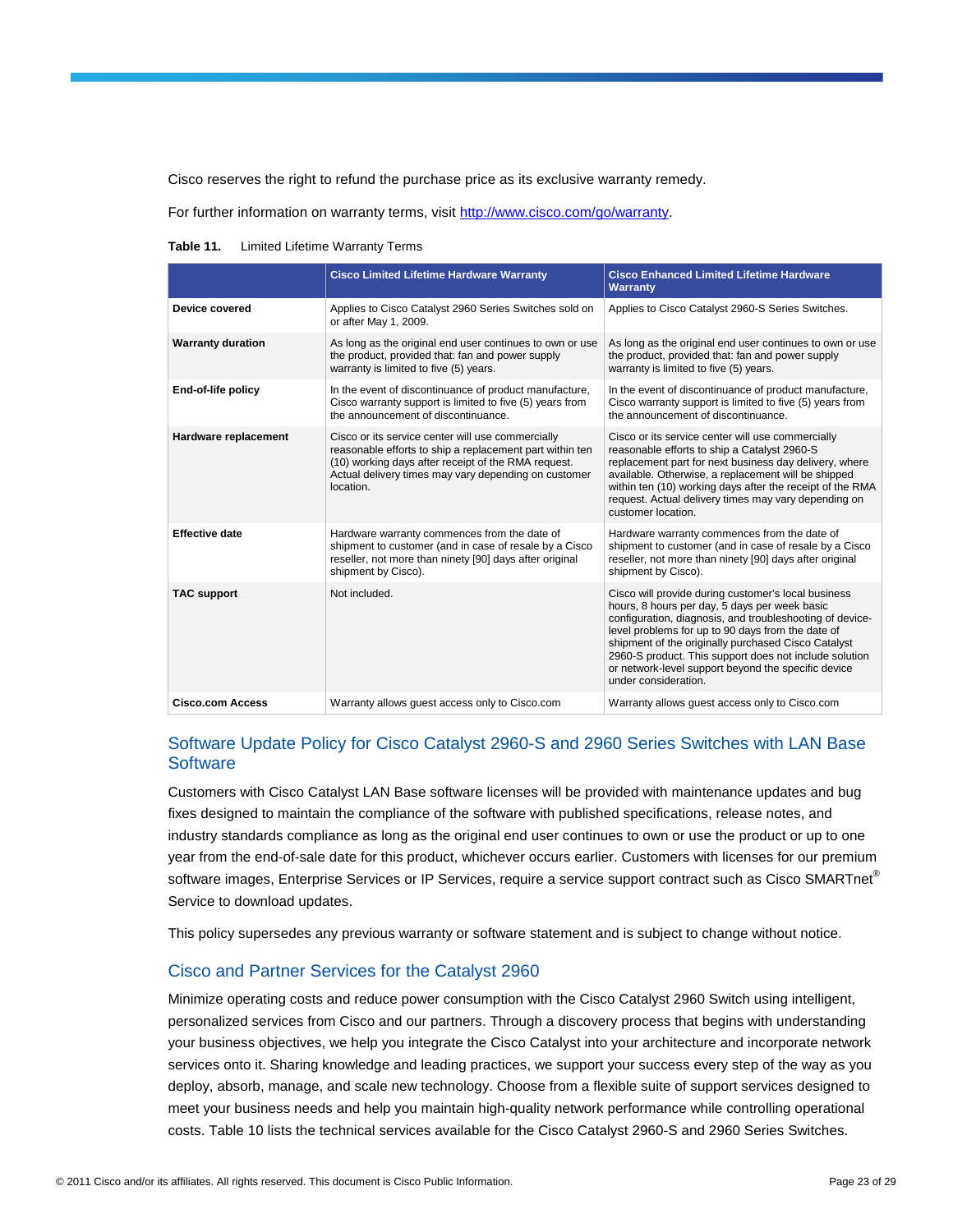#### **Table 12.** Technical Services Available for Cisco Catalyst 2960-S and 2960 Series Switches

### **Technical Services Cisco SMARTnet Service**

#### ● Around-the-clock, global access to the Cisco TAC

- Unrestricted access to the extensive Cisco.com knowledge base and tools
- Next-business-day, 8x5x4, 24x7x4, or 24x7x2 advance hardware replacement and onsite parts replacement and installation available<sup>1</sup>
- $\bullet$  Ongoing operating system software updates within the licensed feature set<sup>2</sup>
- Proactive diagnostics and real-time alerts on Smart Call Home enabled devices

#### **Cisco Smart Foundation Service**

- Next-business-day advance hardware replacement as available
- Access to SMB TAC during business hours (access levels vary by region)
- Access to Cisco.com SMB knowledge base
- Online technical resources through Smart Foundation Portal
- Operating system software bug fixes and patches

#### **Cisco Smart Care Service**

- Network-level coverage for the needs of small and medium-sized businesses
- Proactive health checks and periodic assessments of Cisco network foundation, voice, and security technologies
- Technical support for eligible Cisco hardware and software through Smart Care Portal
- Cisco operating system and application software updates and upgrades<sup>2</sup>
- $\bullet$  Next-business-day advance hardware replacement as available, 24x7x4 option available<sup>1</sup>

#### **Cisco SP Base Service**

- Around-the-clock, global access to the Cisco TAC
- Registered access to Cisco.com
- Next-business-day, 8x5x4, 24x7x4, and 24x7x2 advance hardware replacement. Return to factory option available<sup>1</sup>
- Ongoing operating system software updates<sup>2</sup>

#### **Cisco Focused Technical Support Services**

Three levels of premium, high-touch services are available:

- Cisco High-Touch Operations Management Service
- Cisco High-Touch Technical Support Service
- Cisco High-Touch Engineering Service

Valid Cisco SMARTnet or SP Base contracts are required on all network equipment.

### Ordering Information

 $\overline{\phantom{a}}$ 

Tables 13, 14, and 15 give ordering information for the Cisco Catalyst 2960-S and 2960 Series Switches with LAN Base Software.

#### **Table 13.** Ordering Information for Cisco Catalyst 2960-S Series Switches with LAN Base Software

| <b>Part Numbers</b>                                       | <b>Description</b>                                                                                                                                                                                  |
|-----------------------------------------------------------|-----------------------------------------------------------------------------------------------------------------------------------------------------------------------------------------------------|
| 10 Gigabit Uplinks with 10/100/1000 Ethernet Connectivity |                                                                                                                                                                                                     |
| <b>WS-C2960S-48FPD-L</b>                                  | • 48 Ethernet 10/100/1000 PoE+ ports<br>• 740W PoE capacity<br>• 2 10 Gigabit Ethernet or 2 1 Gigabit Ethernet SFP+ uplink ports<br>• Optional Cisco FlexStack stacking support<br>• LAN Base image |

<sup>&</sup>lt;sup>1</sup> Advance hardware replacement is available in various service-level combinations. For example, 8x5xNBD indicates that shipment will be initiated during the standard 8-hour business day, 5 days a week (the generally accepted business days within the relevant region), with next-business-day (NBD) delivery. Where NBD is not available, same day shipping is provided. Restrictions apply; please review the appropriate service descriptions for details.<br><sup>2</sup> Cisco operating system undates include the following: maintenance releases m

Cisco operating system updates include the following: maintenance releases, minor updates, and major updates within the licensed feature set.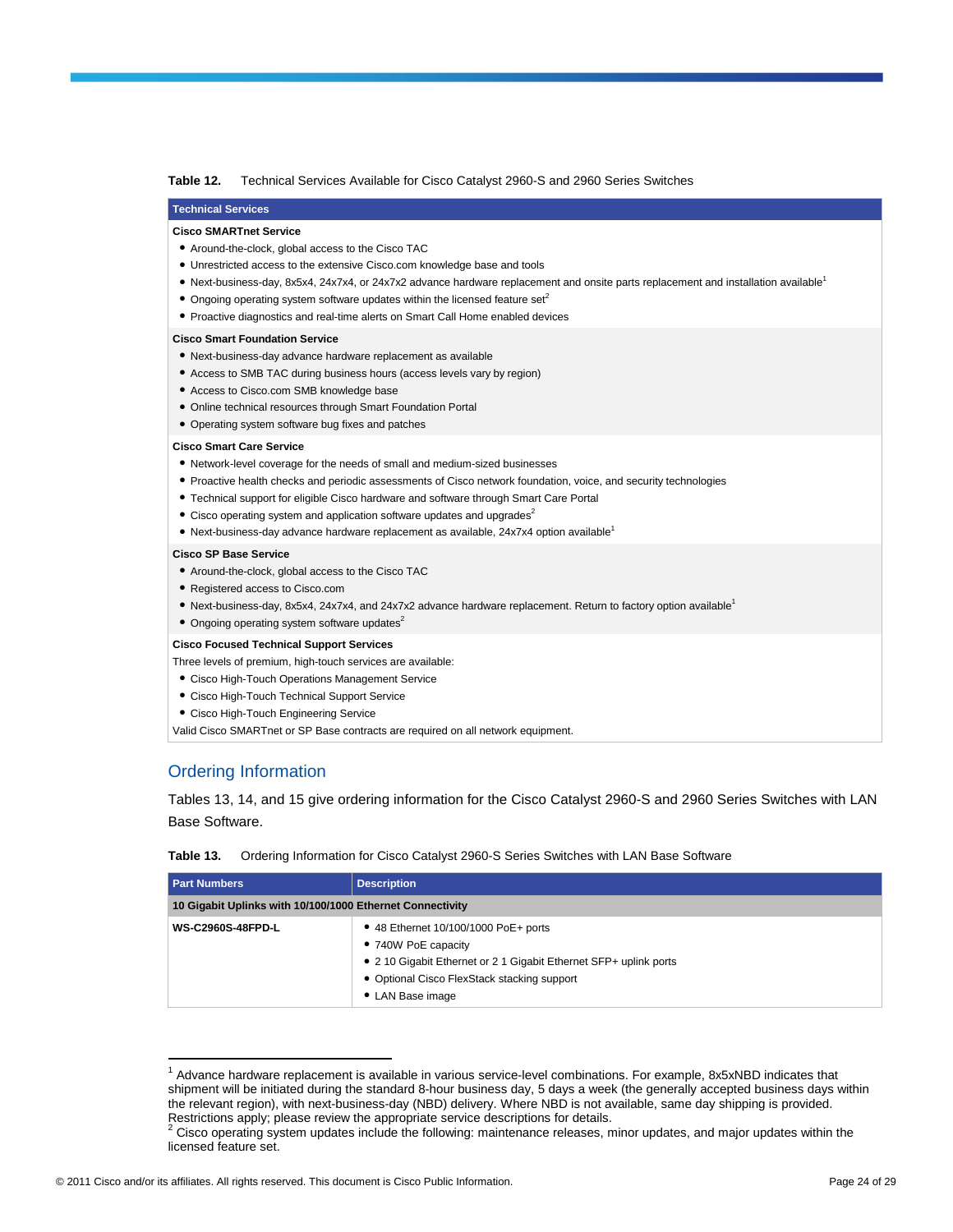| <b>Part Numbers</b>                                      | <b>Description</b>                                                                                                                                                                                  |
|----------------------------------------------------------|-----------------------------------------------------------------------------------------------------------------------------------------------------------------------------------------------------|
| <b>WS-C2960S-48LPD-L</b>                                 | • 48 Ethernet 10/100/1000 PoE+ ports<br>• 370W PoE capacity<br>• 2 10 Gigabit Ethernet or 2 1 Gigabit Ethernet SFP+ uplink ports<br>• Optional Cisco FlexStack stacking support<br>• LAN Base image |
| WS-C2960S-24PD-L                                         | • 24 Ethernet 10/100/1000 PoE+ ports<br>• 370W PoE capacity<br>• 2 10 Gigabit Ethernet or 2 1 Gigabit Ethernet SFP+ uplink ports<br>· Optional Cisco FlexStack stacking support<br>• LAN Base image |
| <b>WS-C2960S-48TD-L</b>                                  | • 48 Ethernet 10/100/1000 ports<br>• 2 10 Gigabit Ethernet or 2 1 Gigabit Ethernet SFP+ uplink ports<br>• Optional Cisco FlexStack stacking support<br>• LAN Base image                             |
| <b>WS-C2960S-24TD-L</b>                                  | • 24 Ethernet 10/100/1000 ports<br>• 2 10 Gigabit Ethernet or 2 1 Gigabit Ethernet SFP+ uplink ports<br>• Optional Cisco FlexStack stacking support<br>• LAN Base image                             |
| 1 Gigabit Uplinks with 10/100/1000 Ethernet Connectivity |                                                                                                                                                                                                     |
| <b>WS-C2960S-48FPS-L</b>                                 | • 48 Ethernet 10/100/1000 PoE+ ports<br>• 740W PoE capacity<br>• 2 1 Gigabit Ethernet SFP uplink ports<br>• Optional Cisco FlexStack stacking support<br>• LAN Base image                           |
| <b>WS-C2960S-48LPS-L</b>                                 | • 48 Ethernet 10/100/1000 PoE+ ports<br>• 370W PoE capacity<br>• 2 1 Gigabit Ethernet SFP uplink ports<br>• Optional Cisco FlexStack stacking support<br>• LAN Base image                           |
| WS-C2960S-24PS-L                                         | • 24 Ethernet 10/100/1000 PoE+ ports<br>• 370W PoE capacity<br>• 2 1 Gigabit Ethernet SFP uplink ports<br>• Optional Cisco FlexStack stacking support<br>• LAN Base image                           |
| WS-C2960S-48TS-L                                         | • 48 Ethernet 10/100/1000 ports<br>• 2 1 Gigabit Ethernet SFP uplink ports<br>• Optional Cisco FlexStack stacking support<br>• LAN Base image                                                       |
| WS-C2960S-STACK                                          | FlexStack hot-swappable stacking module                                                                                                                                                             |

# **Table 14.** Ordering Information for Cisco Catalyst 2960 Series Switches with LAN Base Software

| <b>Part Numbers</b>     | <b>Description</b>                                                                                                                                                                                                                      |
|-------------------------|-----------------------------------------------------------------------------------------------------------------------------------------------------------------------------------------------------------------------------------------|
| <b>WS-C2960PD-8TT-L</b> | • 8 Ethernet 10/100 ports and 1 10/100/1000 PoE input port<br>• Power adaptor (PWR-A=) and power cord sold separately<br>• Compact size with no fan; magnet included<br>• LAN Base image                                                |
| <b>WS-C2960-8TC-L</b>   | • 8 Ethernet 10/100 ports<br>• 1 dual-purpose uplink (dual-purpose uplink port has 1 10/100/1000 Ethernet port, 1 SFP-based Gigabit<br>Ethernet port, 1 port active)<br>• Compact size with no fan; magnet included<br>• LAN Base image |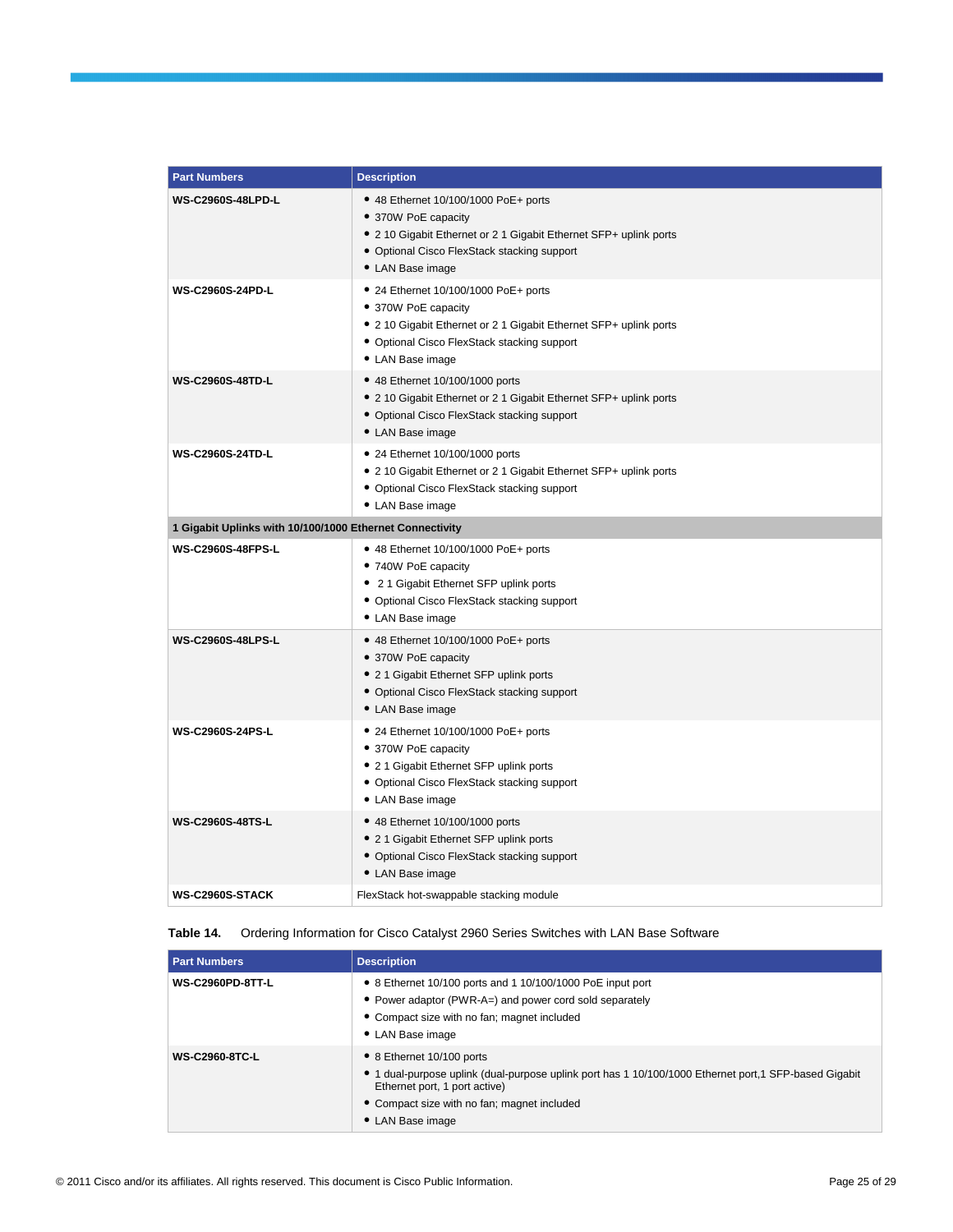| <b>Part Numbers</b>     | <b>Description</b>                                                                                                                                                                                                                             |
|-------------------------|------------------------------------------------------------------------------------------------------------------------------------------------------------------------------------------------------------------------------------------------|
| <b>WS-C2960-24TT-L</b>  | • 24 Ethernet 10/100 ports and 2 10/100/1000 TX uplinks<br>• 1 RU fixed-configuration<br>• LAN Base image                                                                                                                                      |
| <b>WS-C2960-48TT-L</b>  | • 48 Ethernet 10/100 ports and 2 10/100/1000 TX uplinks<br>• 1 RU fixed-configuration<br>• LAN Base image                                                                                                                                      |
| <b>WS-C2960-24LT-L</b>  | • 24 Ethernet 10/100 ports with 8 PoE ports and 2 10/100/1000 TX uplinks<br>• 1 RU fixed-configuration<br>• LAN Base image                                                                                                                     |
| <b>WS-C2960-24PC-L</b>  | • 24 Ethernet 10/100 PoE ports and 2 dual-purpose uplinks<br>• 1 RU fixed-configuration<br>• LAN Base image                                                                                                                                    |
| <b>WS-C2960-48PST-L</b> | • 48 Ethernet 10/100 PoE ports and 2 10/100/1000 uplinks and 2 SFP uplinks<br>• 1 RU fixed-configuration<br>• LAN Base image                                                                                                                   |
| <b>WS-C2960-48TC-L</b>  | • 48 Ethernet 10/100 ports and 2 dual-purpose uplinks (each dual-purpose uplink port has 1 10/100/1000<br>Ethernet port and 1 SFP-based Gigabit Ethernet port, 1 port active)<br>• 1 RU fixed-configuration<br>• LAN Base image                |
| <b>WS-C2960G-8TC-L</b>  | • 7 Ethernet 10/100/1000 ports and 1 dual-purpose uplink (dual-purpose uplink port has 1 10/100/1000<br>Ethernet port and 1 SFP-based Gigabit Ethernet port, 1 port active)<br>• Compact size with no fan; magnet included<br>• LAN Base image |
| <b>WS-C2960G-24TC-L</b> | • 20 Ethernet 10/100/1000 ports and 4 dual-purpose uplinks (each dual-purpose uplink port has 1<br>10/100/1000 Ethernet port and 1 SFP-based Gigabit Ethernet port, 1 port active)<br>• 1 RU fixed-configuration<br>• LAN Base image           |
| <b>WS-C2960G-48TC-L</b> | • 44 Ethernet 10/100/1000 ports and 4 dual-purpose uplinks (each dual-purpose uplink port has 1<br>10/100/1000 Ethernet port and 1 SFP-based Gigabit Ethernet port, 1 port active)<br>• 1 RU fixed-configuration<br>• LAN Base image           |

### **Table 15.** Ordering Information for Cisco Catalyst 2960-S and 2960 Series Switches with LAN Base Software Accessories

| <b>Part Numbers</b>     | <b>Description</b>                                       |
|-------------------------|----------------------------------------------------------|
| CAB-STK-E-0.5M          | FlexStack stacking cable with a 0.5 m length             |
| CAB-STK-E-1M            | FlexStack stacking cable with a 1.0 m length             |
| CAB-STK-E-3M            | FlexStack stacking cable with a 3.0 m length             |
| <b>CAB-CONSOLE-RJ45</b> | Console cable 6 ft with RJ45                             |
| <b>CAB-CONSOLE-USB</b>  | Console cable 6 ft with USB Type A and mini-B connectors |
| CAB-16AWG-AC            | AC power cord, 16AWG                                     |
| <b>CAB-ACE</b>          | AC power cord (Europe), C13, CEE 7, 1.5M                 |
| CAB-L620P-C13-US        | Power cord, 250VAC, 15A, NEMA L6-20 to C13, US           |
| <b>CAB-ACI</b>          | AC power cord (Italy), C13, CEI 23-16, 2.5m              |
| <b>CAB-ACU</b>          | AC power cord (UK), C13, BS 1363, 2.5m                   |
| <b>CAB-ACA</b>          | AC power cord (China/Australia), C13, AS 3112, 2.5m      |
| <b>CAB-ACS</b>          | AC power cord (Switzerland), C13, IEC 60884-1, 2.5m      |
| <b>CAB-ACR</b>          | AC power cord (Argentina), C13, EL 219 (IRAM 2073), 2.5m |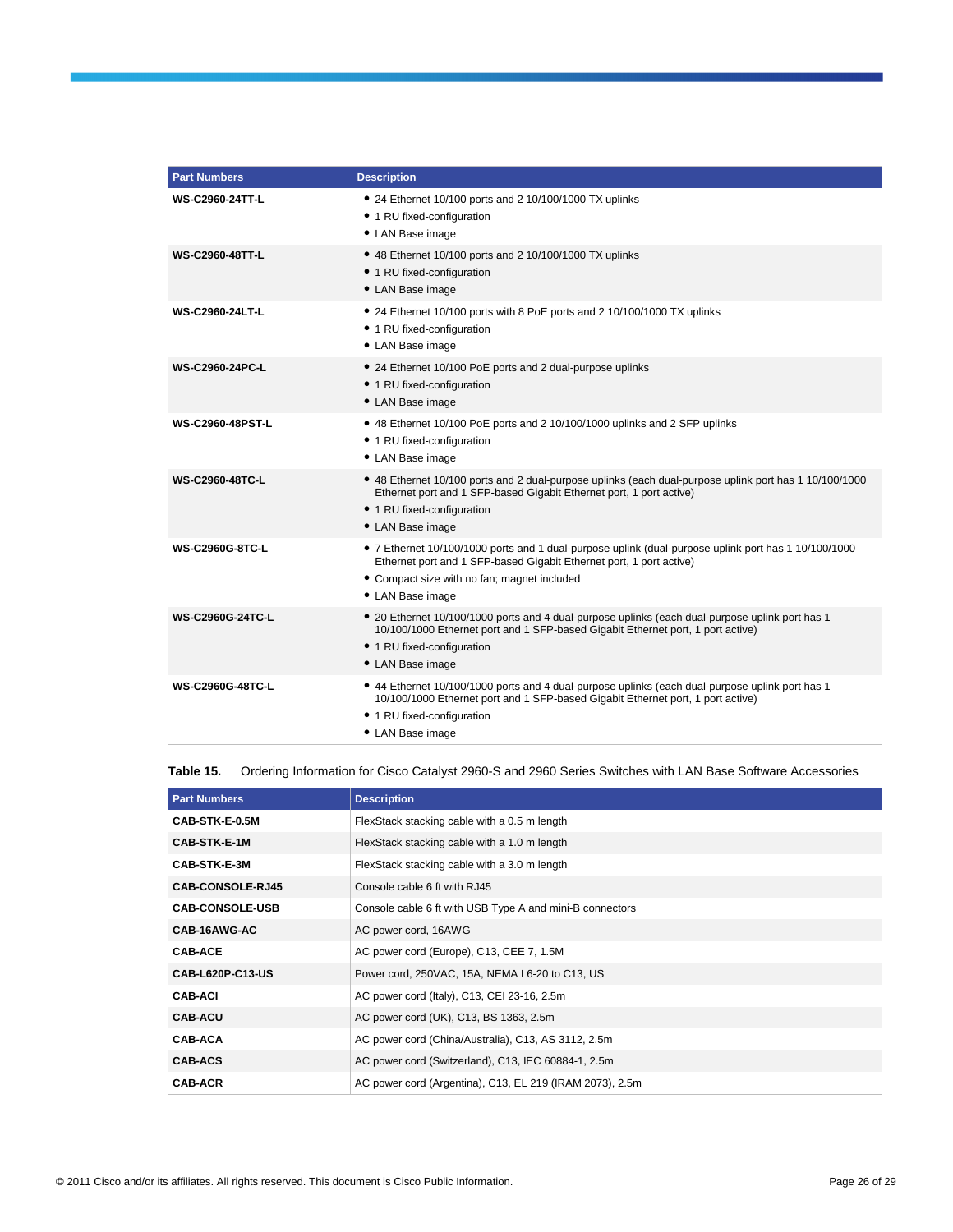| <b>Part Numbers</b>    | <b>Description</b>                                                                                                                                                          |  |
|------------------------|-----------------------------------------------------------------------------------------------------------------------------------------------------------------------------|--|
| <b>CAB-ACC</b>         | Power cord (China) 10A, IEC 320, C13 (APN=CS-PWR-CH)                                                                                                                        |  |
| <b>CAB-3P-JPN</b>      | CABASY, POWER CORD, JAPAN 3P, PSE, 12A @125VAC                                                                                                                              |  |
| CAB-L620P-C13-JPN      | Power cord (Japan) 250VAC, 15A, NEMA L6-20 to C13, JAPAN                                                                                                                    |  |
| CAB-IND-10A            | Power cord (India)                                                                                                                                                          |  |
| <b>PWR-RPS2300</b>     | Cisco Redundant Power System 2300 and blower, no power supply                                                                                                               |  |
| BLNK-RPS2300=          | Spare bay insert for Cisco Redundant Power System 2300 for Cisco Catalyst 2960 and Catalyst 2960-S<br>switches                                                              |  |
| CAB-RPS2300-E=         | Spare RPS2300 cable for Cisco Catalyst 2960-48PST-L, 2960-24PC-L and 2960-24LT-L switches and<br>Catalyst 2960-S switches                                                   |  |
| CAB-RPS2300=           | Spare RPS2300 cable for Cisco Catalyst 2960 except as noted with CAB-RPS2300-E above                                                                                        |  |
| <b>BLWR-RPS2300=</b>   | Spare 45 CFM blower for Cisco Redundant Power System 2300                                                                                                                   |  |
| C3K-PWR-750WAC=        | Catalyst 2960 and Catalyst 2960-S RPS 2300 750W AC power supply spare                                                                                                       |  |
| $PWR-A=$               | Power adapter for Cisco Catalyst 2960PD-8TT-L compact switch                                                                                                                |  |
| CBLGRD-C2960-8TC=      | Cable guard for Cisco Catalyst 2960-8TC compact switch                                                                                                                      |  |
| CBLGRD-C2960G-8TC=     | Cable guard for Cisco Catalyst 2960G-8TC compact switch                                                                                                                     |  |
| RCKMNT-19-CMPCT=       | Rack mount for Cisco Catalyst 2960-8TC and Catalyst 2960G-8TC compact switches                                                                                              |  |
| RCKMNT-1RU=            | Spare rack-mount kit for Cisco Catalyst 2960 and 2960-S Series for 19- and 24-inch racks                                                                                    |  |
| <b>RCKMNT-REC-1RU=</b> | 1 RU recessed rack-mount kit for Cisco Catalyst 2960 and 2960-S Series                                                                                                      |  |
| GLC-LH-SM=             | 1000BASE-LX/LH SFP transceiver module for MMF and SMF, 1300-nm wavelength                                                                                                   |  |
| GLC-SX-MM=             | 1000BASE-SX SFP transceiver module for MMF, 850-nm wavelength                                                                                                               |  |
| GLC-ZX-SM=             | 1000BASE-ZX SFP transceiver module for SMF, 1550-nm wavelength                                                                                                              |  |
| $GLC-T=$               | 1000BASE-T SFP transceiver module for Category 5 copper wire<br>Not supported on the Cisco Catalyst 2960-8TC and Catalyst 2960G-8TC compact switches                        |  |
| $GLC-BX-D=$            | 1000BASE-BX10 SFP transceiver module for single strand SMF, 1490-nm TX/1310-nm RX wavelength                                                                                |  |
| $GLC-BX-U=$            | 1000BASE-BX10 SFP transceiver module for single strand SMF, 1310-nm TX/1490-nm RX wavelength                                                                                |  |
| $GLC-GE-100FX=$        | 100BASE-FX SFP module for Gigabit Ethernet ports, 1310-nm wavelength, 2 km over MMF<br>Not supported on the Cisco Catalyst 2960-8TC and Catalyst 2960G-8TC compact switches |  |
| $GLC$ -FE-100FX=       | 100BASE-FX SFP module for 100-Mb ports, 1310-nm wavelength, 2 km over MMF                                                                                                   |  |
| $GLC$ -FE-100LX=       | 100BASE-LX10 SFP module for 100-Mb ports, 1310-nm wavelength, 10 km over SMF                                                                                                |  |
| $GLC$ -FE-100BX-D=     | 100BASE-BX10-D SFP module for 100-Mb ports, 1550-nm TX/1310-nm RX wavelength, 10 km over single-<br>strand SMF                                                              |  |
| $GLC-FE-100BX-U=$      | 100BASE-BX10-U SFP module for 100-Mb ports, 1310-nm TX/1550-nm RX wavelength, 10 km over single-<br>strand SMF                                                              |  |
| CWDM-SFP-1470=         | Cisco CWDM SFP 1470 nm; Gigabit Ethernet and 1G/2G Fibre Channel (FC) (gray)                                                                                                |  |
| <b>CWDM-SFP-1490=</b>  | Cisco CWDM SFP, 1490 nm; Gigabit Ethernet and 1G/2G FC (violet)                                                                                                             |  |
| CWDM-SFP-1510=         | Cisco CWDM SFP, 1510 nm; Gigabit Ethernet and 1G/2G FC (blue)                                                                                                               |  |
| <b>CWDM-SFP-1530=</b>  | Cisco CWDM SFP, 1530 nm; Gigabit Ethernet and 1G/2G FC (green)                                                                                                              |  |
| <b>CWDM-SFP-1550=</b>  | Cisco CWDM SFP, 1550 nm; Gigabit Ethernet and 1G/2G FC (yellow)                                                                                                             |  |
| <b>CWDM-SFP-1570=</b>  | Cisco CWDM SFP, 1570 nm; Gigabit Ethernet and 1G/2G FC (orange)                                                                                                             |  |
| <b>CWDM-SFP-1590=</b>  | Cisco CWDM SFP, 1590 nm; Gigabit Ethernet and 1G/2G FC (red)                                                                                                                |  |
| CWDM-SFP-1610=         | Cisco CWDM SFP, 1610 nm; Gigabit Ethernet and 1G/2G FC (brown)                                                                                                              |  |
| <b>CAB-SM-LCSC-1M</b>  | 1m fiber single-mode LC-to-SC connectors                                                                                                                                    |  |
| CAB-SM-LCSC-5M         | 5m fiber single-mode LC-to-SC connectors                                                                                                                                    |  |